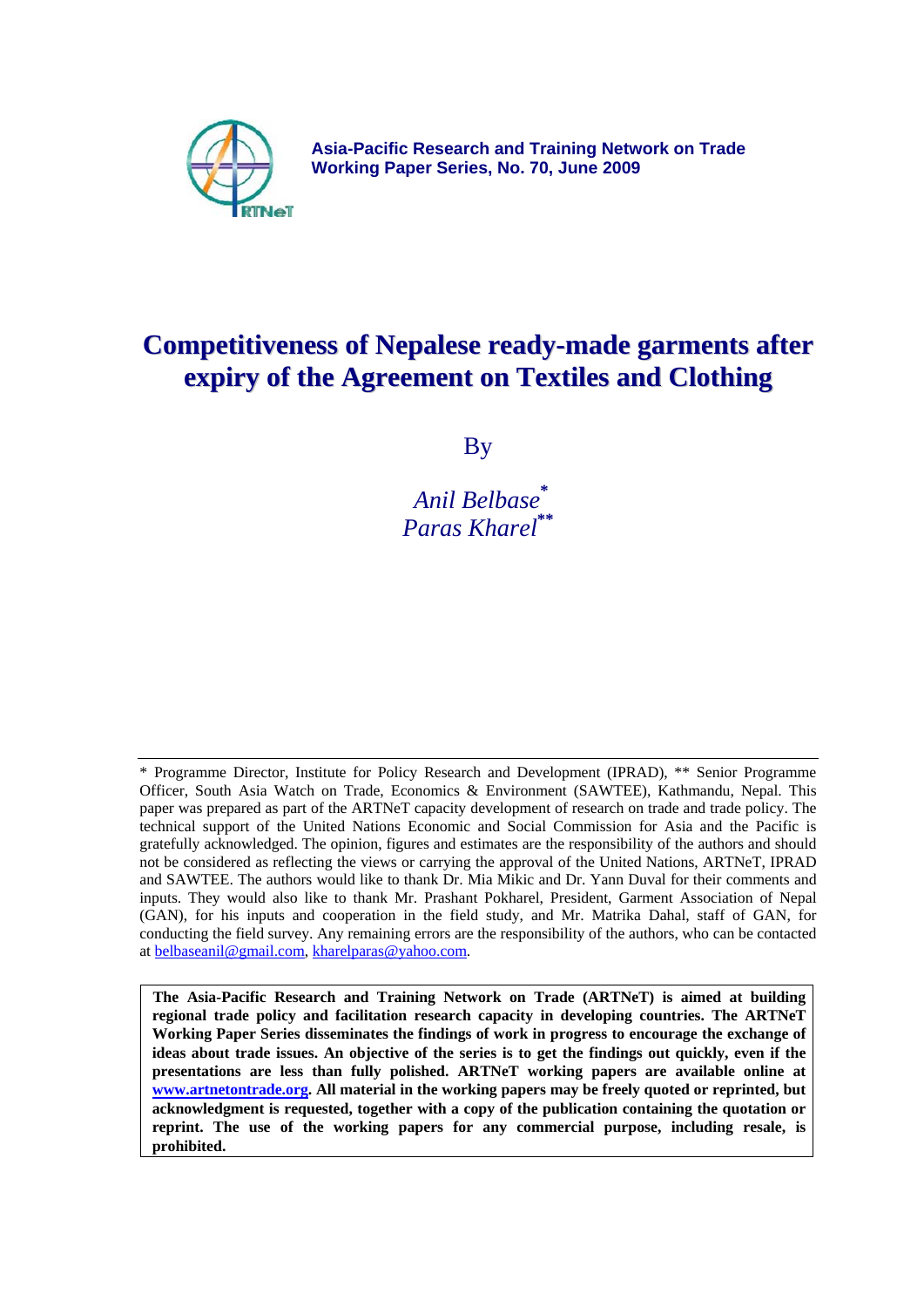# **Contents**

| C. Research questions, the objective and structure of this paper3                |  |
|----------------------------------------------------------------------------------|--|
|                                                                                  |  |
| A. Impact of the Agreement on Textiles and Clothing expiry at the global level3  |  |
|                                                                                  |  |
|                                                                                  |  |
|                                                                                  |  |
|                                                                                  |  |
|                                                                                  |  |
|                                                                                  |  |
|                                                                                  |  |
|                                                                                  |  |
|                                                                                  |  |
|                                                                                  |  |
|                                                                                  |  |
|                                                                                  |  |
|                                                                                  |  |
| V. Perception survey on ready-made garment exports and competitiveness  16       |  |
|                                                                                  |  |
|                                                                                  |  |
| C. Knowledge about the Agreement on Textiles and Clothing  16                    |  |
| D. Main market for Nepal's ready-made garments before and  17                    |  |
|                                                                                  |  |
|                                                                                  |  |
| F. Competition, market access and survival of small and medium-sized enterprises |  |
|                                                                                  |  |
| G. Impact of the Agreement on Textiles and Clothing expiry on other  18          |  |
|                                                                                  |  |
|                                                                                  |  |
|                                                                                  |  |
|                                                                                  |  |
| K. Possibility of Chinese investment in Nepal's ready-made garment sector22      |  |
|                                                                                  |  |
|                                                                                  |  |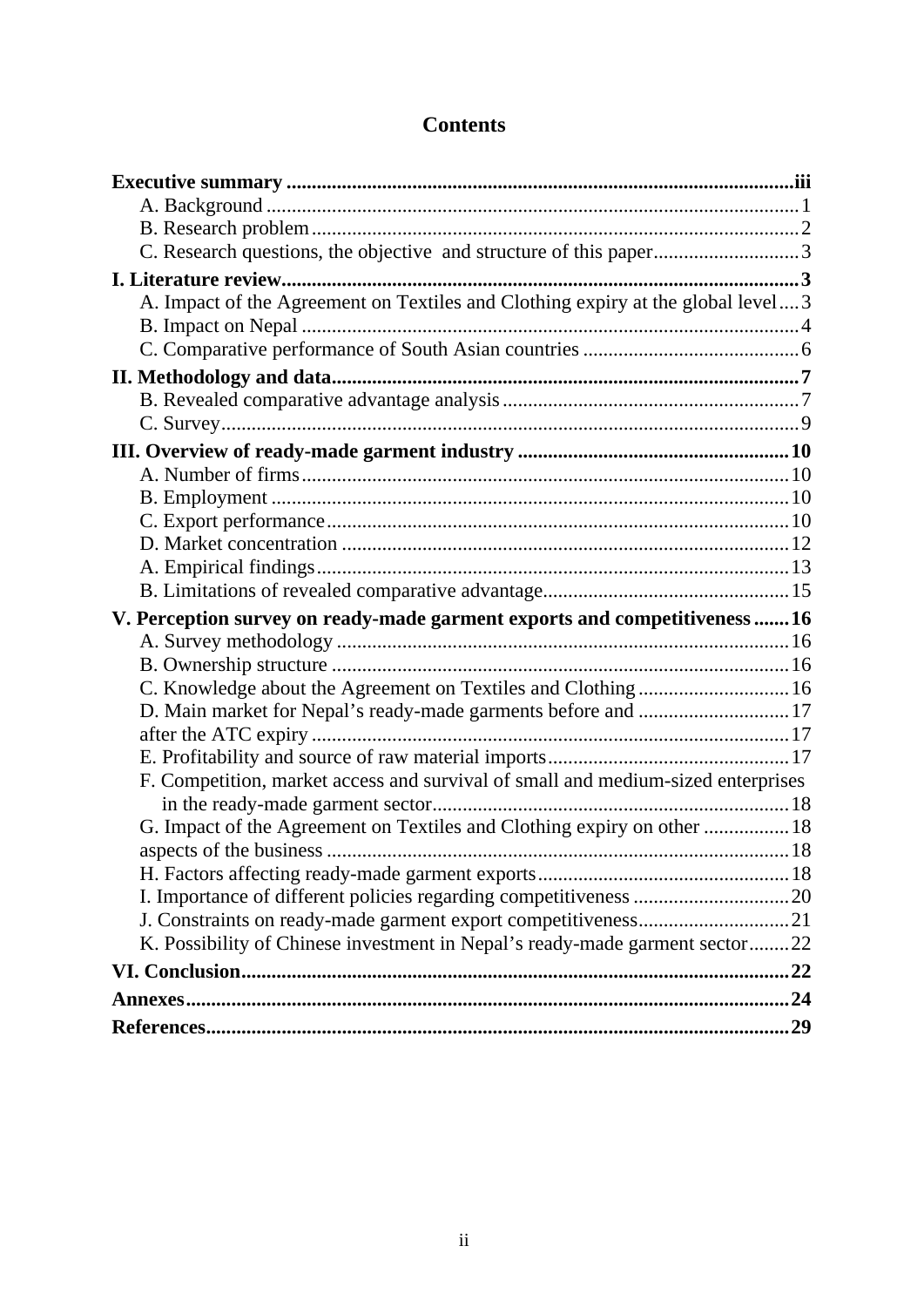## **Executive summary**

<span id="page-2-0"></span>The fierce competition in the global textiles and clothing (T&C) market unleashed by the expiry of the World Trade Organization's (WTO) Agreement on Textiles and Clothing (ATC) on 31 December 2004 has adversely affected Nepal's ready-made garment (RMG) industry, which ranks among the two top export products of the country.

While Nepal's RMG exports started declining after 2001 due to the combined effects of domestic conflict, the adverse international climate following the 9/11 attacks and the global abolition of T&C quotas covering major Nepalese RMG exports, the ATC expiry almost sounded the death knell for the country's RMG industry. RMG export earnings declined by a compound annual rate of 14.2 per cent between 2000 and 2007, and by 21.2 per cent from 2005 to 2007. In the United States of America market, earnings declined by 18.5 per cent and 28.4 per cent, respectively, during the two periods.

A revealed comparative advantage analysis shows that Nepal's RMG sector under Chapters 61 and 62 of the Harmonized Commodities Description and Coding System (HS) as well as the top 12 exports (for 2006) at the HS six-digit level continue to possess a comparative advantage in the post-ATC period in the United States market. However, the RMG sector as a whole as well as HS 61 and HS 62 products are under threat from increased competition in the United States market because the revealed comparative advantage (RCA) indices for the exports of the products have declined. The top three product lines – HS 620342, HS 620462 and HS 611020, representing more than 53 per cent of total RMG exports by Nepal – are also in the threatened category, as are the tenth- and eleventh-ranking product lines – HS 621142 and HS 610510. These results indicate that the ATC expiry has led to a deterioration in Nepal's competitiveness position in the United States market In contrast, HS 620630, 620452, 620520, 620920, 620292, 620640 and 611120 (ranking fourth to ninth, and twelfth, respectively, in Nepal's total RMG exports) appear to have remained competitively positioned even after the ATC expiry.

Likewise, the RMG industry as a whole as well as HS 61 and 62 taken separately have a lower comparative advantage in the post-ATC period compared with 1997-2000. The same holds true for the top product line, HS 620342, and for HS 621142 and HS 610510 – all three of which were found to be "threatened" when compared with the 2001-2004 period. Clearly, the competitiveness of HS 620342 has declined since the 1997-2000 period, after which the impact of the phasing out of global T&C quotas, coinciding with the intensification of domestic conflict, began to hit Nepal's RMG industry.

A small-scale survey of Nepal's RMG firms and interviews with key informants showed that the ATC expiry has adversely affected the country's RMG sector. The industry is finding it difficult to compete in the United States market. Firms rely completely on imports for raw materials – which are sourced mostly from India, followed by China. This raises costs compared with rival RMG-producing countries. RMG entrepreneurs believe that getting dutyfree access to the United States market will increase exports to that destination. Export policy, tax incentives, the labour market, availability of skilled manpower, market access and availability of machinery are important factors affecting RMG exports. Export policy, labour market and tax incentives are identified as the three most important factors (in that order) that the government must address. Among trade, competition, tax and infrastructure/financial sector development policies, trade policy is considered the most important, followed by tax policy and infrastructure/financial sector development policy, and competition policy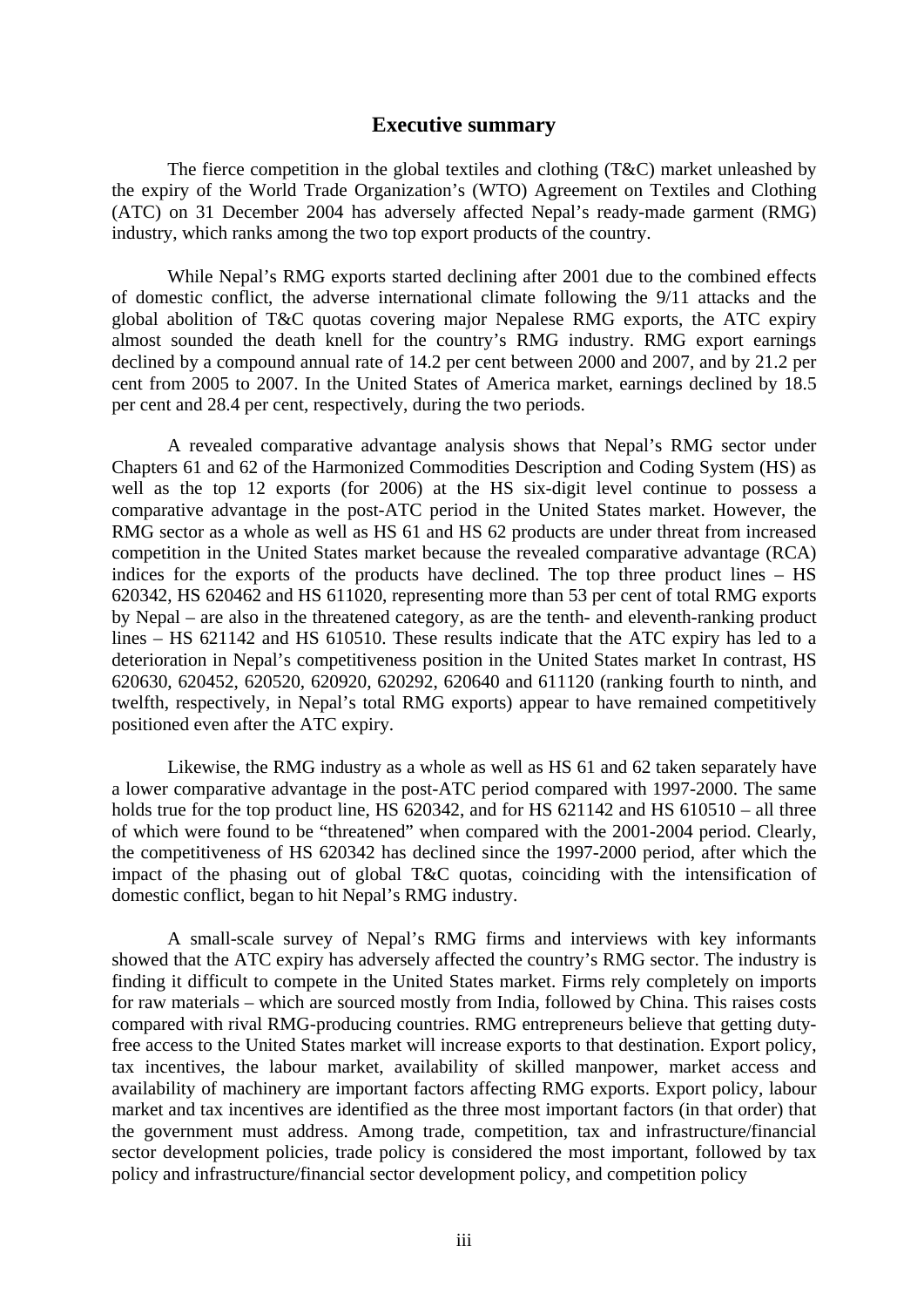The country's rigid labour law is identified as the most serious constraint on export competitiveness. Bad industrial and export policies, severe power cuts and poor infrastructure are other constraints. The possibility of Chinese investment in Nepal's RMG sector is considered low due to the differences in language and culture as well as the rigid labour law and poor infrastructure.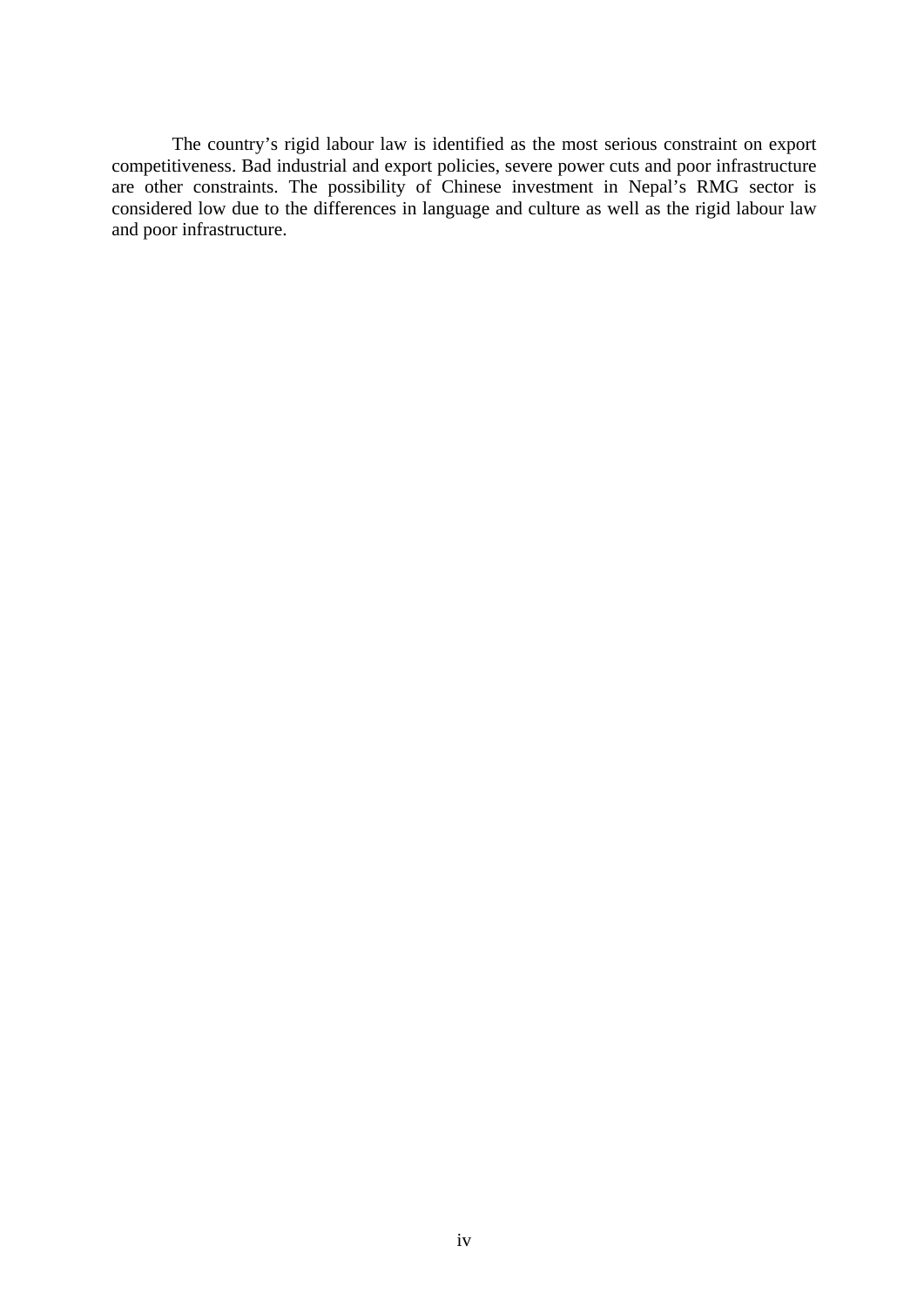## **Introduction**

### **A. Background**

<span id="page-4-0"></span>The world textiles trade was not regulated prior to the early 1960s. In 1961, a Shortterm Arrangement (STA) in cotton textiles trade was reached under the General Agreement on Tariffs and Trade (GATT). This was followed in 1966 by a Long-term Arrangement (LTA) in international trade in cotton textiles, imposing percentage limits on imports of cotton products from developing countries. The regulation of global T&C trade became more precise with the implementation of the Multi-Fibre Arrangement (MFA) in January 1974. The MFA exempted textiles and clothing from GATT disciplines, allowing industrial countries to place bilateral quotas on imports of various textiles and garment product categories. The quota system was directed to protect the market of industrial countries so as to allow them to restructure and adapt to competition from cheaper imports from developing countries. The Uruguay Round of multilateral trade negotiations (1986-1994), which led to the establishment of WTO in 1995, brought about a change in T&C trade. In the process of negotiation, GATT contracting parties agreed that the MFA would be phased out with the implementation of the ATC. Accordingly, on 1 January 2005, the quota system was abolished, paving the way for more or less unrestricted global trade in T&C.

The export-oriented RMG industry has been one of the most successful industries in Nepal. Still in its formative years, the industry grew very rapidly in the 1980s and the 1990s, which were the two decades during which the country underwent sweeping transformations in its political, economic and social systems. When the Government of the United States imposed quotas on RMG imports from developing countries, Nepal became an attractive location for Indian exporters who started to invest in production in Nepal to meet their quota deficiencies and manufacture garments for the United States market (BM 1999). Before the inflow of Indian investment, Nepali industrialists had not realized the export potential of the RMG industry. The industry's significance stemmed from the speed of industry growth and the dynamism with which it was transformed into a sophisticated industry – unmatched by any other industry in Nepal.

According to the Garment Association of Nepal (GAN), the RMG industry in Nepal – which is the country's largest foreign currency earner – recorded a financial net worth of US\$ 80 million and a collective turnover of US\$ 160 million in 2002. The industry comprised about 212 factories, each employing from 200 to 1,500 workers, concentrated in two areas: the peripheries of the Kathmandu Valley and the industrial areas of the south-eastern district of Jhapa. The RMG industry contributed approximately 25 per cent of Nepal's total exports annually between 1991/92 and 1999/2000. The industry's contribution to national exports gradually increased after 1994/95 and reached a record 49 per cent in 1999/2000 before entering a downturn. During the peak year of 1994/95, the industry had 1,067 registered factories, with several more operating without official registration. The sector employed some 50,000 workers in 1999/2000, but in 2006 it was providing direct employment for only 4,450 people (ActionAid and SAWTEE, 2007). The share of women employees in the RMG sector varies with data sources. According to SAWTEE and ActionAid (2007), nearly 45 per cent of the employees were women, while according to the Census of Manufacturing Establishments conducted by the Central Bureau of Statistics, the proportion was 27 per cent in 2001.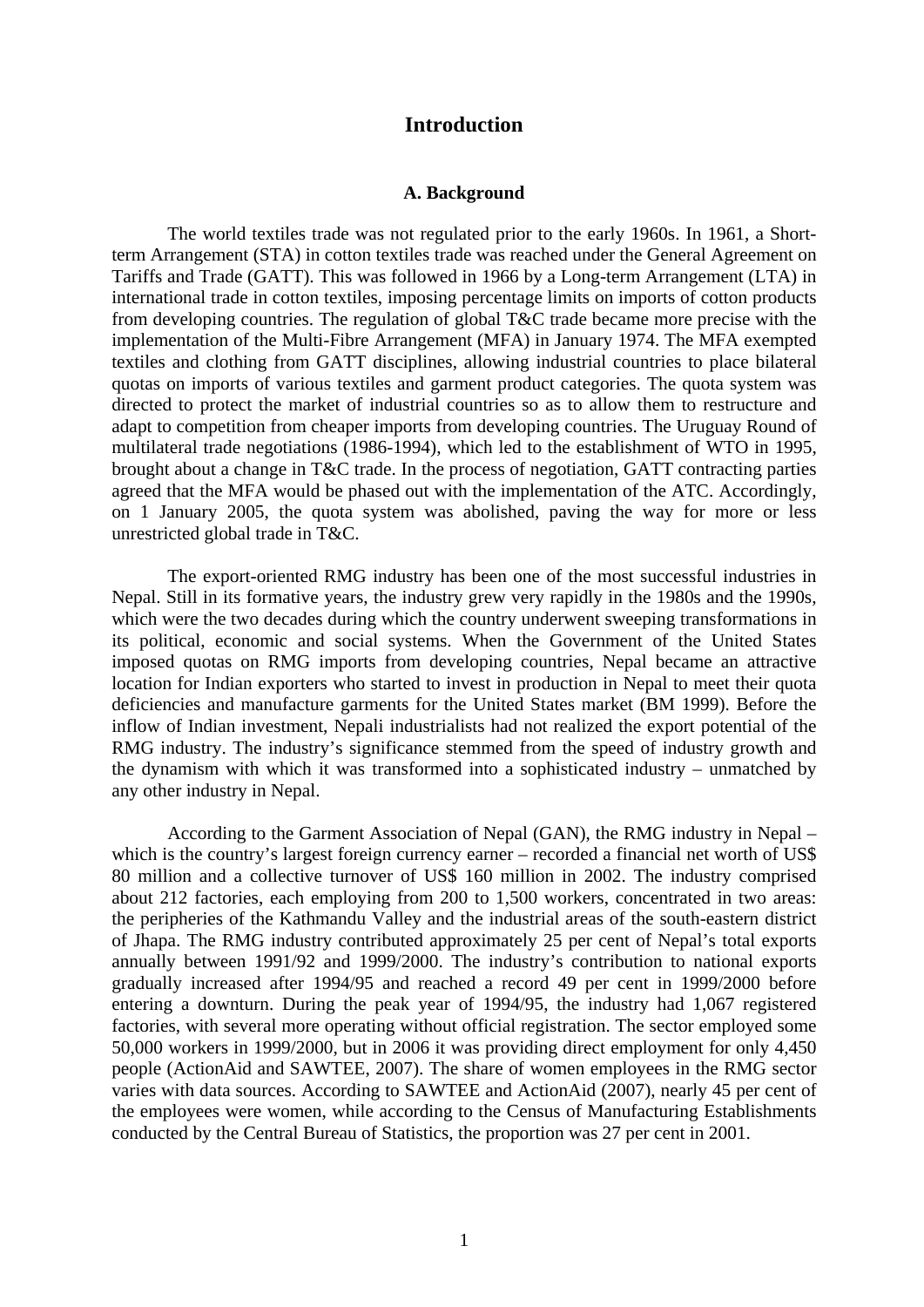<span id="page-5-0"></span>The share of RMG exports in total national exports was 17.8 per cent in 2004, a year before the abolition of the quota regime, and 6.7 per cent in 2007. Similarly, the share of RMG exports to the United States was 13.4 per cent in 2004, but which decreased to about 4 per cent in 2007 (Trade and Export Promotion Centre, 2008). In addition to the widespread insurgency that was making it difficult to do business in Nepal, the gradual abolition of the global quota regime in T&C triggered a withdrawal of investment/capital by Indian investors, who had invested in the RMG sector in Nepal to exploit the quotas provided mainly by the United States to Nepal.

#### **B. Research problem**

Nepal's geography is a major constraint to realizing its trade potential, *ceteris paribus*. It is a landlocked country with a population of more than 25 million, on the southern slopes of the Himalayas, bordering China to the north and India in all other directions. The RMG industry in Nepal experienced rapid growth from the mid-1980s mainly due to the quota facility provided by the industrialized countries such as the United States. Capitalizing on the quota "rents", during 10 years the sector also became the biggest export-oriented manufacturing industry of the country (ActionAid and SAWTEE, 2007). In 1994/95, although the industry accounted for less than a 1 per cent share in the global RMG trade, its exports made up 29 per cent of the country's total exports.

However, the industry has been facing stiff competition in the global market since the phase-out of all T&C quotas from 1 January 2005 under the ATC. Exports have been falling steadily since 2000/01 except for a rebound in 2002/03. The share of RMG exports in the total exports plunged from 28.1 per cent in 1999/2000 to 6.7 per cent in 2006/07. Similarly, national total exports growth declined to negative (-1.4 per cent) in 2006/07 from 39.7 per cent in 1999/2000. The contribution of total national exports to gross domestic product (GDP) was 13.6 per cent in 1999/2000, declining to 8.2 per cent in 2006/07 (Ministry of Finance, 2007). The United States absorbed more than 80 per cent of Nepal's total RMG exports before the quota phase-out. Since the complete removal of quotas, Nepalese suppliers have been contending with the preferences granted by the United States to selected African and Caribbean countries. On the other hand, although Nepal does have duty- and quota-free access to the European Union market under the "Everything-But Arms" (EBA) scheme, it has not been able to fully exploit the preferential scheme to its advantage – despite the relaxation of standard European Union rules of origin – due to supply-side constraints.

The new trading environment offers opportunities to efficient suppliers of garments. Several RMG-exporting countries, such as Bangladesh, Cambodia and China, have capitalized on the freeing up of the global RMG trade. However, Nepal's RMG industry is hampered by a loss of competitiveness coinciding with the change in the international trading environment. A range cost-raising and productivity growth constraints exist, including the relatively high transaction costs of doing business in Nepal, labour regulations that constrain productivity growth, high transportation costs, and poor marketing networks (World Bank/Federation of Nepalese Chambers of Commerce and Industry, 2003).

An in-depth study is thus required in order to analyse Nepal's RMG competitiveness in the United States market – one of the largest RMG markets in the world – including following the termination of ATC, together with the factors that need to be addressed to enhance its competitiveness.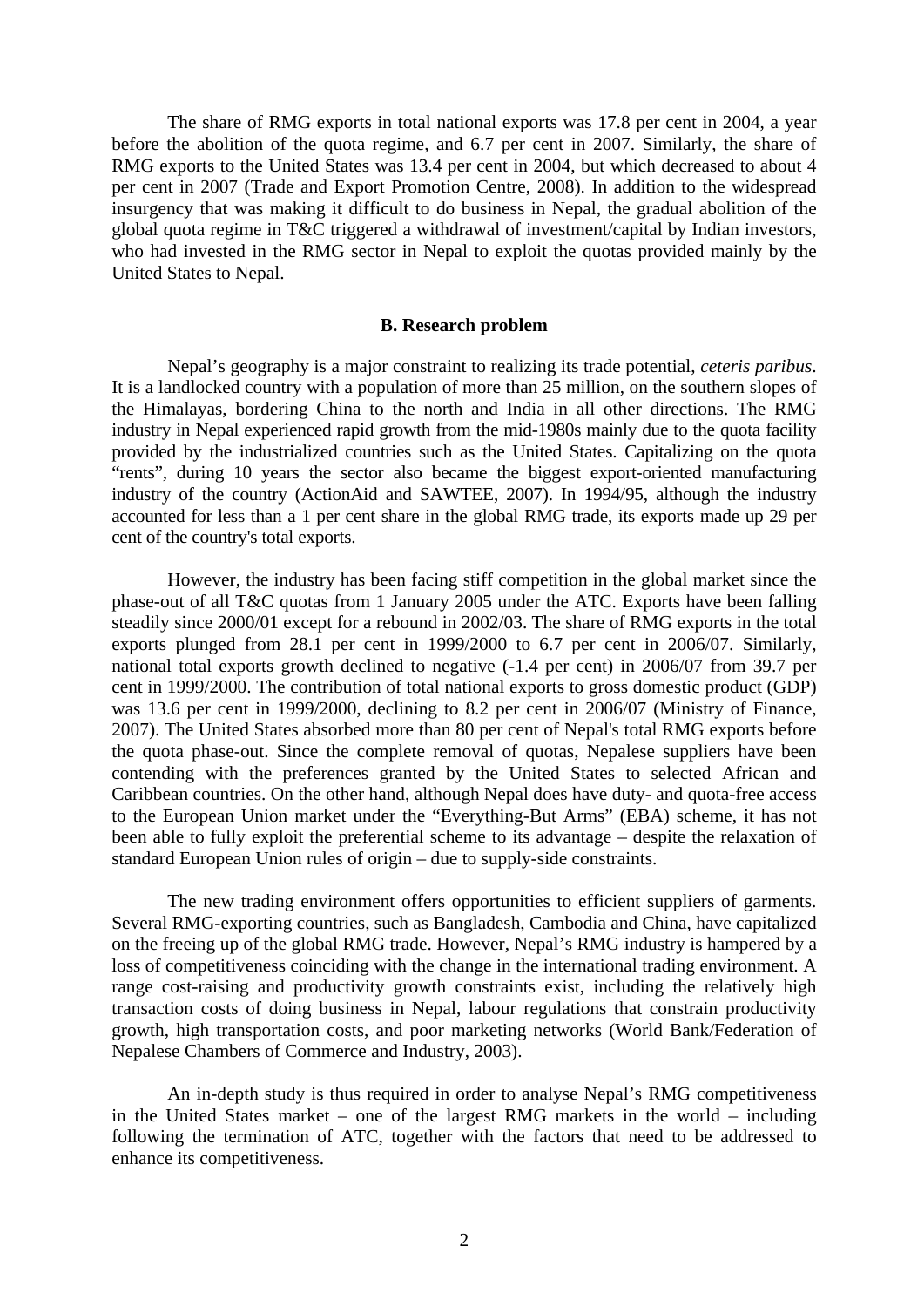## **C. Research questions, the objective and structure of this paper**

<span id="page-6-0"></span>This paper examines the following research questions:

- What has been the export performance of the RMG industry in Nepal in the post-ATC period with a focus on the United States market?
- How has the expiry of the ATC impacted Nepal's competitiveness in RMG exports in the United States market?

The objective of the paper is:

- To review the status of Nepal's RMG industry;
- To examine the impact of the ATC expiry on RMG exports by Nepal and the competitiveness of those exports; and
- To analyse production and export coherency issues from the trade competitiveness perspective.

The paper consists of six sections. Section I involves a literature review. The second section describes the methodology and data used. The third section presents an overview of the Nepalese RMG industry and its performance before and after ATC termination. The fourth section presents the findings of the RCA analysis. The fifth section presents the findings of a small-scale survey of RMG firms and key informant interviews. Section VI presents the conclusion.

## **I. Literature review**

## **A. Impact of the Agreement on Textiles and Clothing expiry at the global level**

The T&C sector is a major source of export earnings, government revenue and employment for most Asian countries. The elimination of T&C quotas due to the ATC expiry of the ATC has had a significant impact on the countries within the region. Due to their excessive reliance on the quota system and lack of preparedness to face a fully competitive trading environment in the post-quota period, some Asian countries have either experienced a significant loss or are in the process of losing their shares in the markets of developed countries (Adhikari, 2007). The post-quota phase has brought about some interesting trends in the movements of textiles and clothing products. The position of the European Union as the most favoured destination of T&C exports has been established, leaving the United States a long way behind (Nayak and Raout, undated).

Nordås (2004) concluded that the outcome of the phasing out of quotas would depend much more on prevailing tariff rates and preference margins of countries receiving such preferences than had been captured by conventional estimates. Further, she showed that the phasing out of quotas benefited China and India, enabling them to dominate world trade in T&C. Countries that are close to their major markets are likely to be less affected by competition from China and India. Both countries will gain market shares in the European Union, the United States and Canada to a significant extent, but the expected surge in market shares may be less than anticipated, as proximity to major markets assumes increasing economic significance while tariffs are increasingly restraining trade due to the fact that products cross borders several times.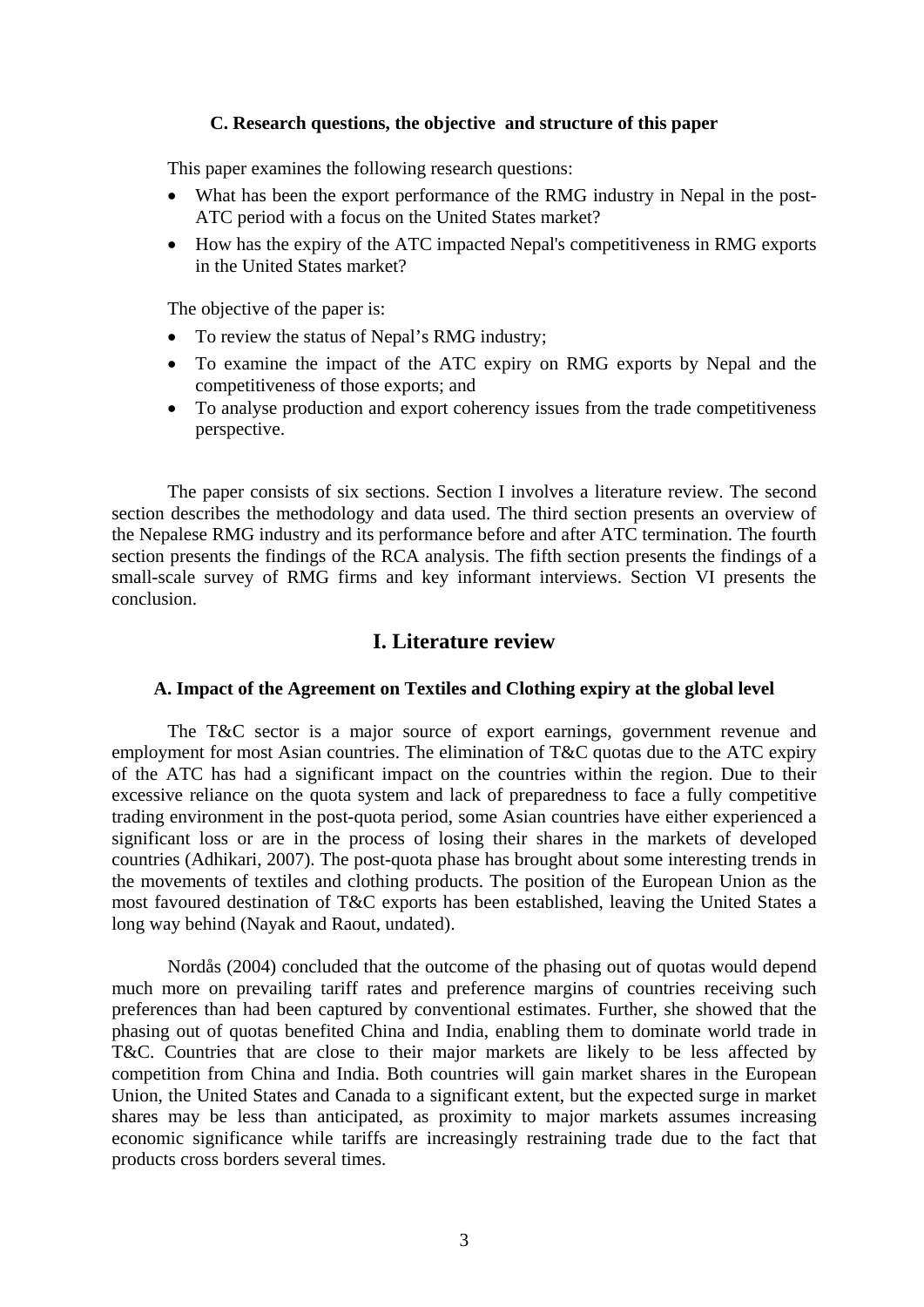<span id="page-7-0"></span>A competitive analysis of Indian T&C exports to the European Union (Nayak and Raout, undated) showed that in the post-ATC period, the Indian T&C export basket was contracting in terms of product diversification and was focusing more on specialized items. Raihan and others (2007), in analysing the impact of ATC expiry on selected Asian LDCs, found that while temporary safeguards on China had provided breathing space for Bangladesh and Cambodia (the two have done much better than expected), and while the Lao People's Democratic Republic was holding on to its past gains, Nepal was losing ground.

### **B. Impact on Nepal**

Shakya (2005) attributed the severe impact on the Nepalese RMG sector of quota phase-out to, among other things, insufficient commitments at the industry and policy levels to responding to the foreseen adjustment problems in trade without quotas. He argued that the industry's capacity to utilize quotas in only a few items before the ATC expiry as well as overdependence on the United States market reflected its reluctance to go for product and market diversification as long as it had an easy and protected market access. The industry's initiative to cut output cost and raise delivery efficiency was largely restrained by lack of commitment to overcoming persistent internal bottlenecks. Steps were taken to convert the guaranteed market access in the United States into preferential market access at the last moment. However, no adequate efforts were made to compensate the market share loss in the United States by diverting export to preference-granting markets elsewhere. Neither the industry nor the Government of Nepal took any concrete measures to exploit the opportunities in the European Union and Canada, which offered preferential treatment coupled with relatively relaxed rules of origin for Nepalese apparel.

The working of market forces internationally brought about by the end of the quota regime has greatly influenced sourcing decisions, giving discretionary power to buyers. Consequently, the international buyers' priority has gone to countries having a massive scale of output and a capacity for vertical production – from fabric to fashion designing. The Nepalese garment industry lagged behind in both these factors determining international competitiveness. The downward spiral in world prices since the end of the quota regime is of serious concern for Nepal.

However, while the average price of select Nepalese products is 40 per cent higher than that of Chinese ones, it is still 40 per cent lower than the average price for the rest of the world, indicating some scope for the survival of the industry in the post-ATC era. The application of tariffs in the United States further eroded the price competitiveness of Nepalese apparel exports, which were already reeling under higher production and transaction costs. In addition, Nepal lost the level playing field after the United States provided duty-free access to clothing made in sub-Saharan countries, under the African Growth and Opportunity Act (AGOA).

Shakya (2005) suggested timely preparation for coping with non-tariff barriers, although they do not appear to be particularly serious at the moment; however, Nepal would do well to prepare itself for the possible adverse effects of measures such as the imposition of trade remedies, respect for intellectual rights, and compliance with eco-labelling and sociolabelling standards. A two-pronged strategy (with regard to market access) is suggested to adjust to the post-ATC trading environment: (a) intensified lobbying for preferential access to the United States market in order to gain a level playing field and offset increased output cost through duty advantage; and (b) intensified measures for utilizing the preferences in the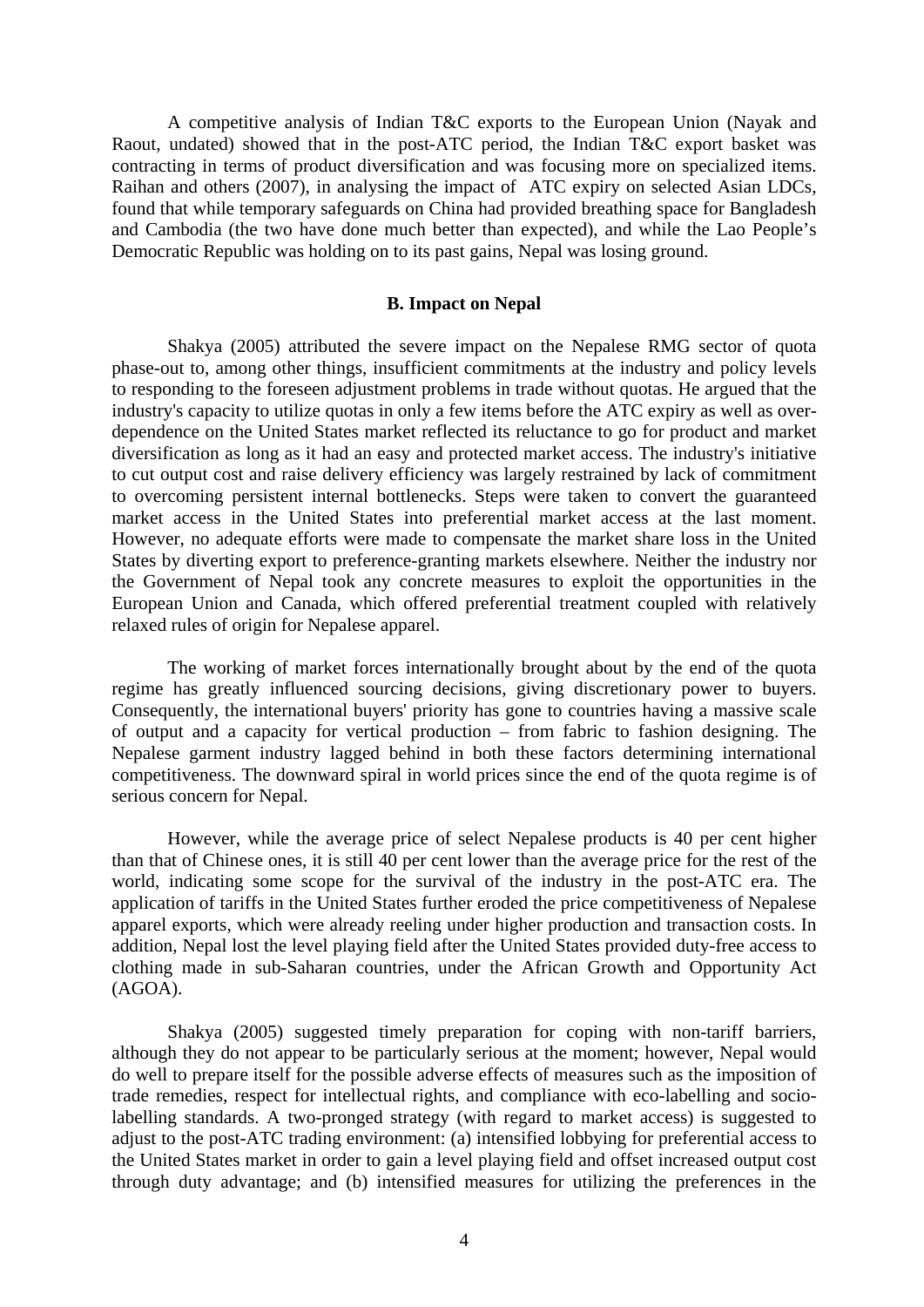European Union and Canada to compensate for the immediate loss incurred in the United States market. Upgrading of technology, skills development of workers, a reduction in transaction costs, adequacy of trade support services, flexible labour and tax policies, and easy access to bank financing are suggested for overcoming internal constraints. A Garment Processing Zone (GPZ) will help improve competitiveness and ultimately achieve vertical production.

ActionAid and SAWTEE (2007), in assessing the impact of the T&C quota phase-out at the level of workers and manufacturers in Nepal, showed that although the quota phase-out under ATC began in 1995, its impact on the Nepalese economy was not immediate. This was because the RMG exports from Nepal concentrated on a few products (mainly cotton casual wear) and because these products were not under quota restrictions until the last phase of the Agreement. The RMG sector, in fact, continued to grow during the first five years of the quota phase-out, and the share of the RMG industry in the manufacturing sector rose from 26 per cent in 1994/95 to 37 per cent in 2000/01. Exports declined after 2001 due to the fallout from the 11 September 2001 terrorist attacks on the United States coupled with the increase in the number of RMG items on which quotas were lifted.

However, the impact after the complete removal of quotas on 31 December 2004 has been severe. While there were 1,067 RMG units in 1995, only 212 RMG units were in operation in 2000/01 and by 2006 that figure had fallen to just 30 operational units. In a survey (June-July 2006) of 26 manufacturing units, only four reported an increase in demand after January 2005, while 27 per cent of the surveyed units said they would survive without quotas. An adverse political climate, a lack of GPZs and the absence of duty-free access to the United States were identified as factors impeding growth of the RMG sector. When Nepal's RMG industry was at its peak, it provided direct employment to more than 50,000 people (Shakya, 2005) but during the 2006 survey, it was found that there had been a drastic reduction in employment. Only 4,450 people were found by the survey to be employed in the industry. Of the 274 workers interviewed, 23 per cent reported a decrease in earnings after 2004. The decrease in their earnings had not only restricted their ability to financially support their families but had also limited the scope of their families to spend on basic needs, including education of family members and debt repayments. In the case of 133 past RMG workers, 66 per cent cited that the closure of RMG manufacturing units left them jobless. About 60 per cent of the workers were able to find another job in less than a year, but for 11 per cent, it took three or more years. Among the workers who managed to get a job, 30 per cent reported an increase in income while 64 per cent reported a decrease in income. Workers with little or no education were among the hardest hit by the closure of the RMG manufacturing units.

With regard to product categories, exports to the United States were down in the five major categories – all cotton items. The losses were due to a surge in exports from Bangladesh, China, India, Pakistan, Sri Lanka and Viet Nam. Lower prices as well as increased demand for shorter lead times and higher quality clothing raised competition after the ATC expiry. Despite the decline in cotton item exports to both the United States and the European Union (indicating stiff competition in the lower-end cotton category after the ATC expiry), Nepal's RMG industry was able to retain its position in the European Union thanks to its established brand image in relatively high value woollen and silk shawls, scarves and veils. Manufacturers identified political climate, inadequacies of government policies related to trade, investment and industry, labour laws, transport costs and access to raw materials as the most pressing home-grown problems they faced, in that order. Asked to rank the external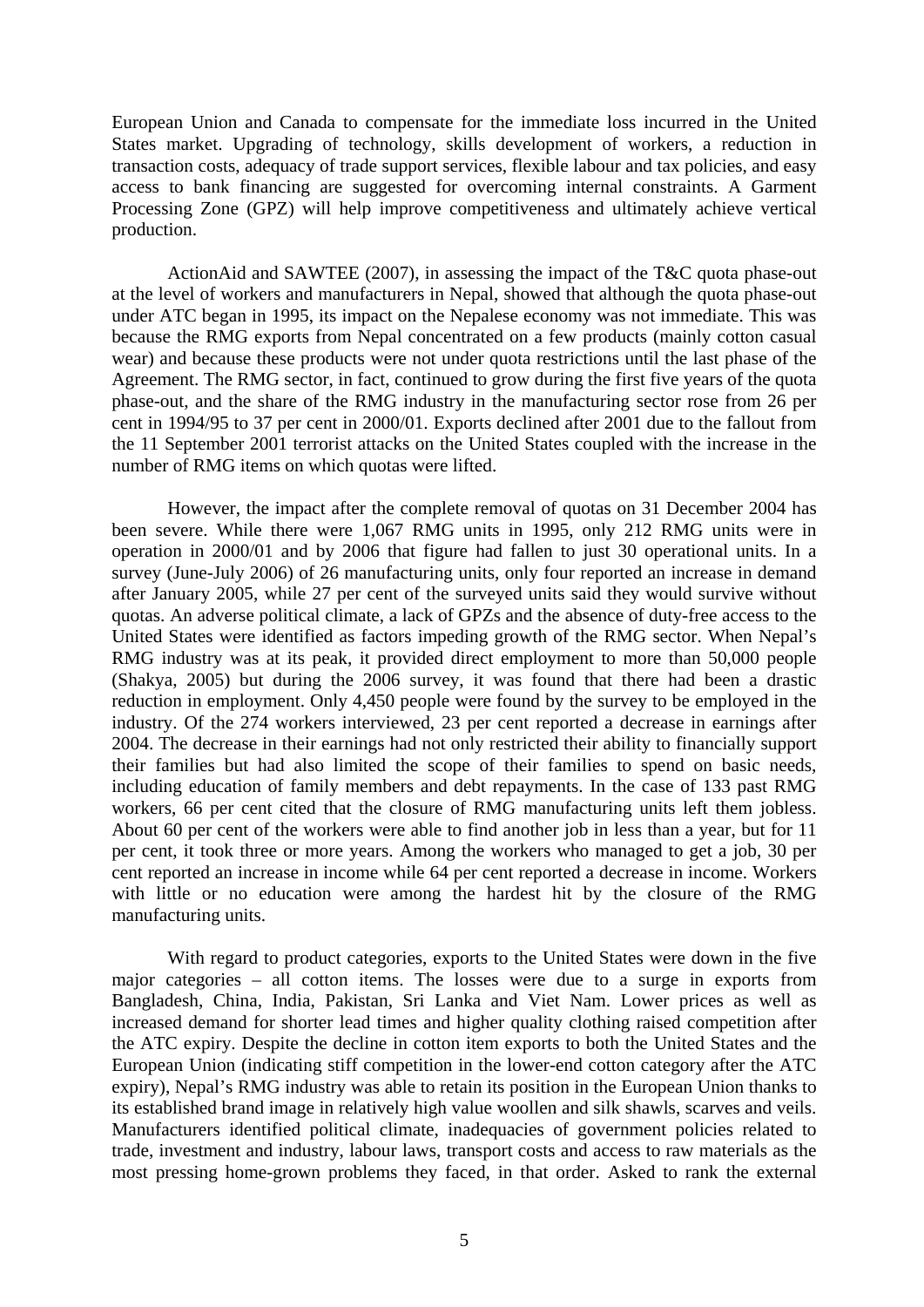<span id="page-9-0"></span>factors hindering their export potential, tariffs imposed by the importing countries were ranked the most important factor limiting exports, followed by increased competition in the absence of quotas, and the emergence of trading blocs that had managed to gain preferential access in the United States market.

The surveyed manufacturers believed that their exports would increase if they could gain duty-free access to the United States market and if rules of origin in the European Union were relaxed. The exporters predicted that their exports to the United States would increase by 66 per cent over their 2005 exports if they gained duty-free access to the United States market while their exports to the European Union would increase by 38 per cent. Moreover, using an econometric model, the study forecast that duty-free access to the United States market would lead to an 11.5 per cent increase in Nepalese RMG exports, *ceteris paribus*. ActionAid and SAWTEE (2007) did not carry out any RCA analysis.

According to Dahal (2006), a lack of backward integration and distance from a sea port were the two most important factors contributing to the reduced competitiveness of Nepal in this sector. He noted that other factors resulting in declining exports included low labour productivity, high transaction costs owing to inadequate transportation and logistics facilities, the high cost of compliance with customs procedures, and cumbersome administrative processes at ports.

Bossak and Nagasimha (1997) argued that competitiveness in the context of the garment industry in Nepal should mean improvement of quality and price competitiveness as these were the main means utilized by competing countries.

Pant and Pradhan (2002) pointed out that the garment industry in Nepal needed to do a great deal of homework on ensuring competitiveness in the world market by identifying both the competitive advantages and disadvantages. This requires identifying the main competitors, their present strengths and weaknesses, and the development of the Nepalese industry's own strategies.

### **C. Comparative performance of South Asian countries**

The quota abolition has not affected all South Asian countries equally. After Maldives, Nepal was the biggest loser under the quota-free regime. Bangladesh and Sri Lanka, which were projected to lose out in the quota-free era, surprised the world by not only holding on to their past gains, but also by considerably improving their performance in the 18-month period after the quota phase-out (Adhikari and Weeratunge, 2006). Of the two, Bangladesh's performance has been spectacular by all counts. There are three explanations for Bangladesh's success: cheap labour (the cheapest in South Asia), thereby being able to benefit from reimposition of quotas on China; support measures taken by the Government, especially targeting this sector; and devaluation of the country's currency, the taka.

A key driver of Sri Lankan exports is a strategic intervention, mainly from the private sector, with a conscious attempt to focus on high value niche products. The island nation has been able to secure a sustained increase in exports of niche apparel, i.e., women's underwear and brassieres. The efforts of a single firm to carve a global niche by penetrating even more lucrative markets – body armour, flak jackets and bullet-proof vests for troops in Saudi Arabia as well as the United Nations – show that the Sri Lankan private sector is on the constant lookout for creating niche products. Therefore, it is not surprising that Sri Lanka has the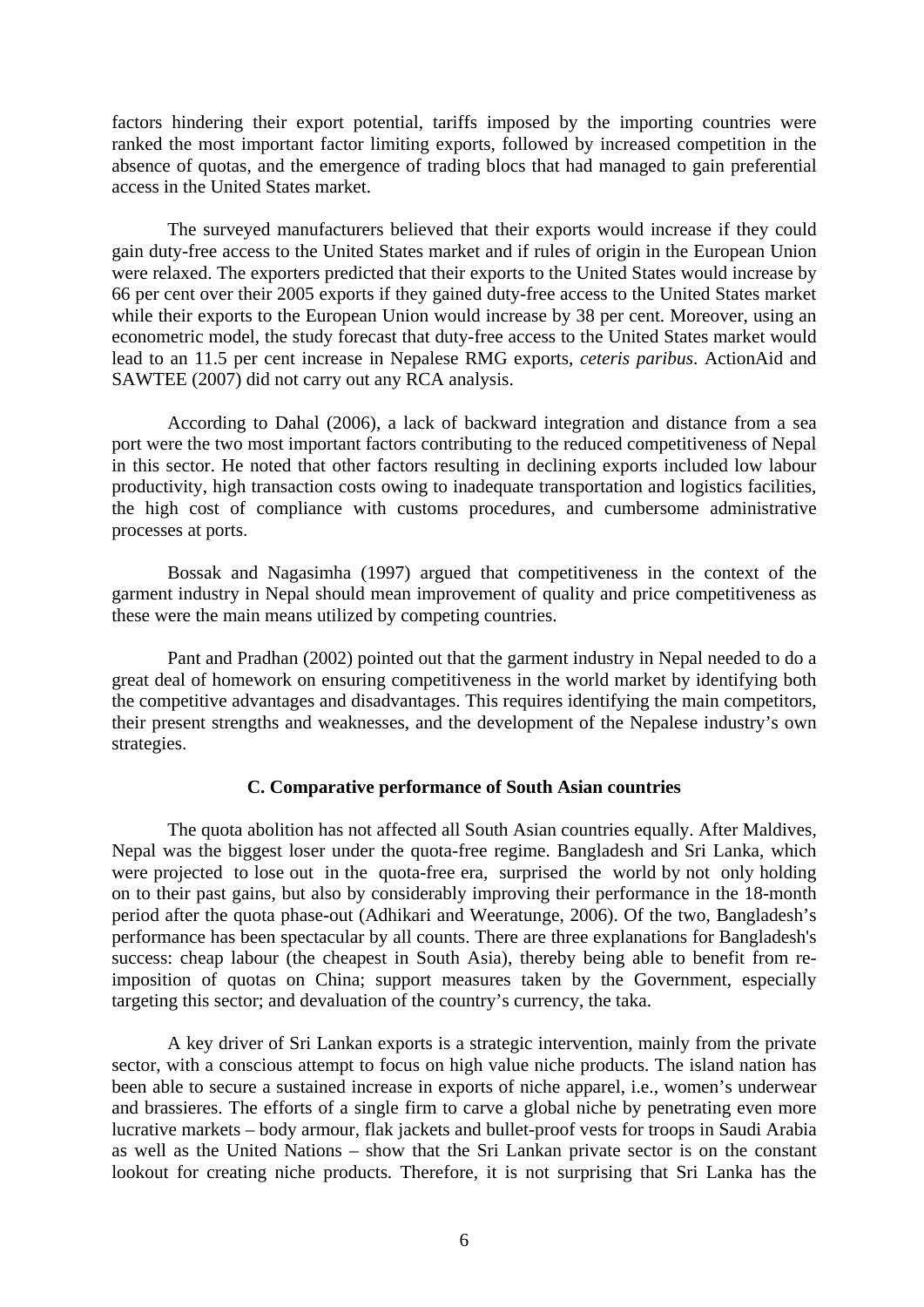<span id="page-10-0"></span>second lowest export concentration of T&C products only after India, suggesting that it has a well-diversified basket of exports in the T&C sector. Moreover, compliance with international labour and environmental standards has further benefited the country. Given the fact that creating a vertically integrated production structure in countries such as Bangladesh, Nepal and Sri Lanka is not feasible, the possibility of creating regional vertical integration to ensure a certain degree of specialization in countries within the region should be explored.

# **II. Methodology and data**

An analytical and descriptive research design was utilized. The objectives were met in three steps. First, an overview of the Nepali RMG industry was carried out, utilizing secondary data with a comparative analysis of the industry's performance before and after ATC termination. Second, an RCA analysis was carried out to measure the competitiveness of Nepalese RMG in the post-ATC era in the United States market, as the largest market for Nepal's RMG exports. Finally, primary data were collected at two levels: (a) a small-scale survey of small and medium-sized RMG manufacturing firms; and (b) in-depth interviews with RMG entrepreneurs as key informants.

### **A. Overview of Nepal's ready-made garment industry**

Secondary data from TEPC and GAN were utilized to analyse the performance of the industry in terms of the number of firms, employment, export (value and volume), and export destinations before and after ATC termination. Tables and charts depict the performance over a specific period.

## **B. Revealed comparative advantage analysis**

The RCA analysis was carried out to measure the competitiveness of Nepalese RMG products in the post-ATC era in the United States market. A country's comparative advantage in a particular product, at a given point in time, depends on its pre-trade relative prices that rely on relative production costs. Data on these variables, in the presence of factor and product market distortions, are difficult to generate (Mahmood, 2004). However, comparative advantage can be approximated in an indirect way by using post-trade data that manifest posttrade relative prices and prevailing factor and product market distortions. The RCA approach, pioneered by Balassa (1965), is one of the few formal methodologies for measuring a country's comparative advantage and disadvantage in a particular industry. Moreover, RCA indices estimated across time can point to the general direction in which the pattern of comparative advantage is moving.

The standard RCA index is the ratio of the share of a country's total exports of the commodity of interest in its total exports to the share of world exports of the same commodity in total world exports (Mikic and Gilbert, 2007). Some previous studies in the Nepalese context have used similar methods (Maxwell, 1990; and Ministry of Industry, Commerce and Supplies, 2004). However, it should be noted that as the aim of the study reported here was to measure the competitiveness of Nepalese RMG in the United States market, the RCA index was adjusted so that the numerator was the share of Nepal's total exports of RMG (or a particular RMG product line) to the United States in the country's total exports to the United States, while the denominator was the share of world RMG exports to the United States (or a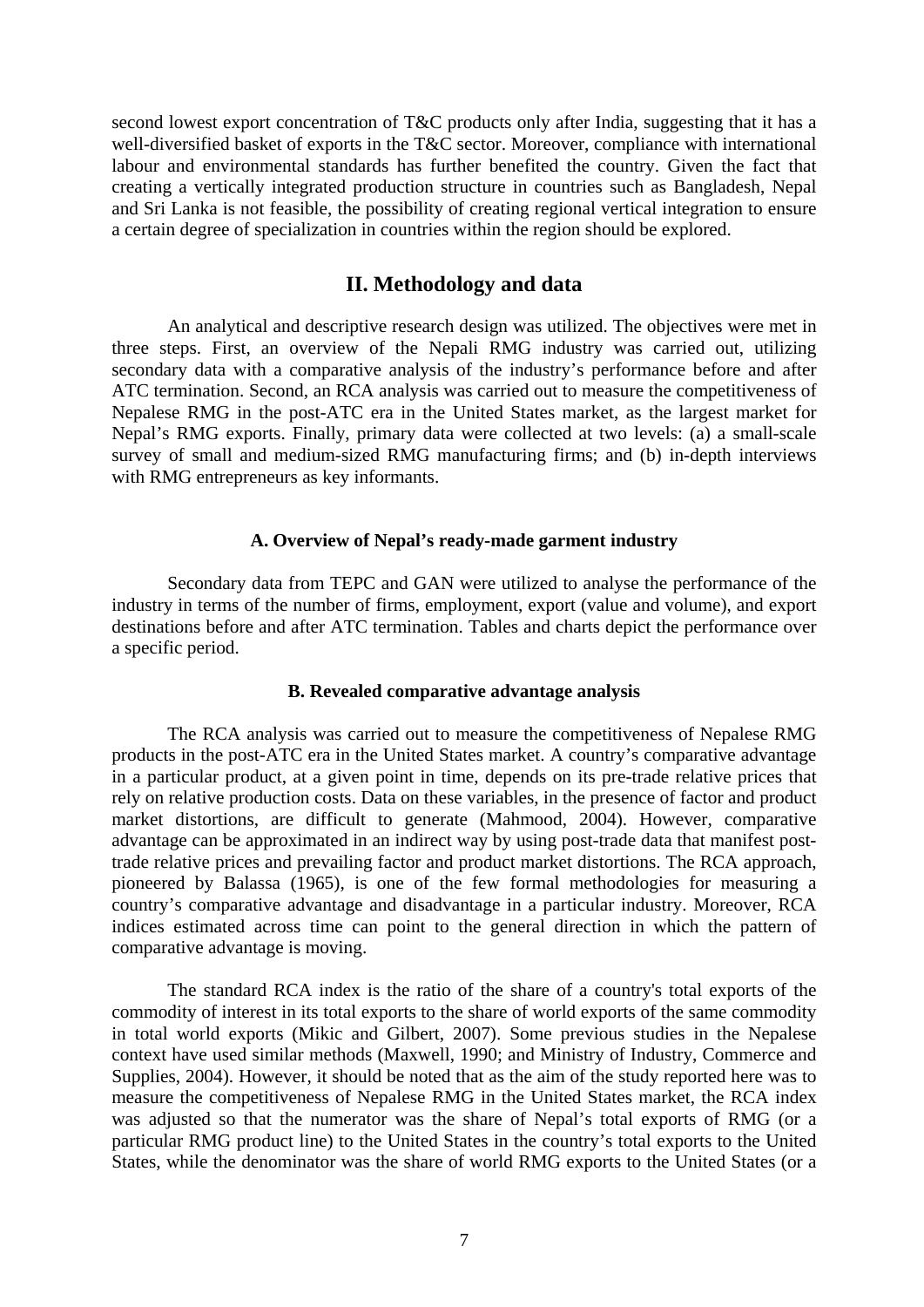particular RMG product line) in total world exports to the United States. The standard multiplicative RCA index is:

$$
RCA1i = (Xi, Nepal/SXNepal)/(Xi, World/SXWorld)
$$
 (1)

where  $RCA1i$  = revealed comparative advantage in good i, Xi, Nepal = exports of good i to the United States by Nepal, SXNepal = total exports to the United States by Nepal, Xi, World  $=$  world exports of good i to the United States, and SXWorld  $=$  total world exports to the United States. If  $RCA1i > 1$ , then Nepal has a comparative advantage in good i, while if  $RCAIi < 1$ , then Nepal has a comparative disadvantage in good i.

However, the multiplicative RCA index is shown to have certain deficiencies: (a) the mean of the multiplicative RCA is not a meaningful concept; (b) the standard RCA index suggests that the "average sector" has a (net) comparative advantage against the expectation that the "average sector" would be neutral in terms of its RCA; (c) the mean becomes larger when more a more detailed sector classification is used; and (d) the distribution around the moving mean of the standard RCA is dependent on the number of countries and sectors distinguished (Hoen and Oosterhaven, undated). As most of these problems stem from the multiplicative specification of the RCA, an additive RCA has been proposed that has an even, bell-shaped distribution between  $-1$  and  $+1$  with a mean of zero that, by definition, is independent of the number and classification of the countries and sectors distinguished. The formulation of the additive RCA is:

$$
RCA2i = (Xi, Nepal/SXNepal) - (Xi, World/SXWorld)
$$
 (2)

where  $RCA2i$  = revealed comparative advantage in good i, Xi, Nepal = exports of good i by Nepal to the United States, SXNepal = total exports by Nepal to the United States, Xi, World  $=$  world exports of goods i to the United States, and SXWorld  $=$  total world exports to the United States. Under additive RCA, if  $RCA2i > 0$ , then Nepal has a comparative advantage in good i while if RCAi < 0, then Nepal has a comparative disadvantage in good i.

Both multiplicative and additive RCA were calculated. Where the two indices yielded mutually inconsistent results, the additive RCA was considered in view of its superior properties. All the product lines studied were shown to exhibit revealed comparative advantage, so following Mahmood (2004), the RCA indices were also used to distinguish the product lines into two groups, viz., competitively positioned product lines and threatened  $_{\rm{product}}^{\rm{1}}$  $_{\rm{product}}^{\rm{1}}$  $_{\rm{product}}^{\rm{1}}$  lines.<sup>1</sup>

### **1. Competitively positioned product lines**

These product lines have RCAs greater than unity or zero and show consistent improvement over time owing to favourable external and internal conditions. The decision criteria used to select products under this category were:

(a) Average RCA index of a product line, "i", is  $> 1$  or  $> 0$  in 2005-2006;  $(RCA1i)_{Average (2005-06)}$ , or  $(RCA2i)_{Average 2005-06}$ , and

1

<span id="page-11-0"></span><sup>&</sup>lt;sup>1</sup> Product lines having revealed comparative disadvantage can be categorized as 'emerging products' and 'weakly positioned products' (see Mahmood, 2004, for details).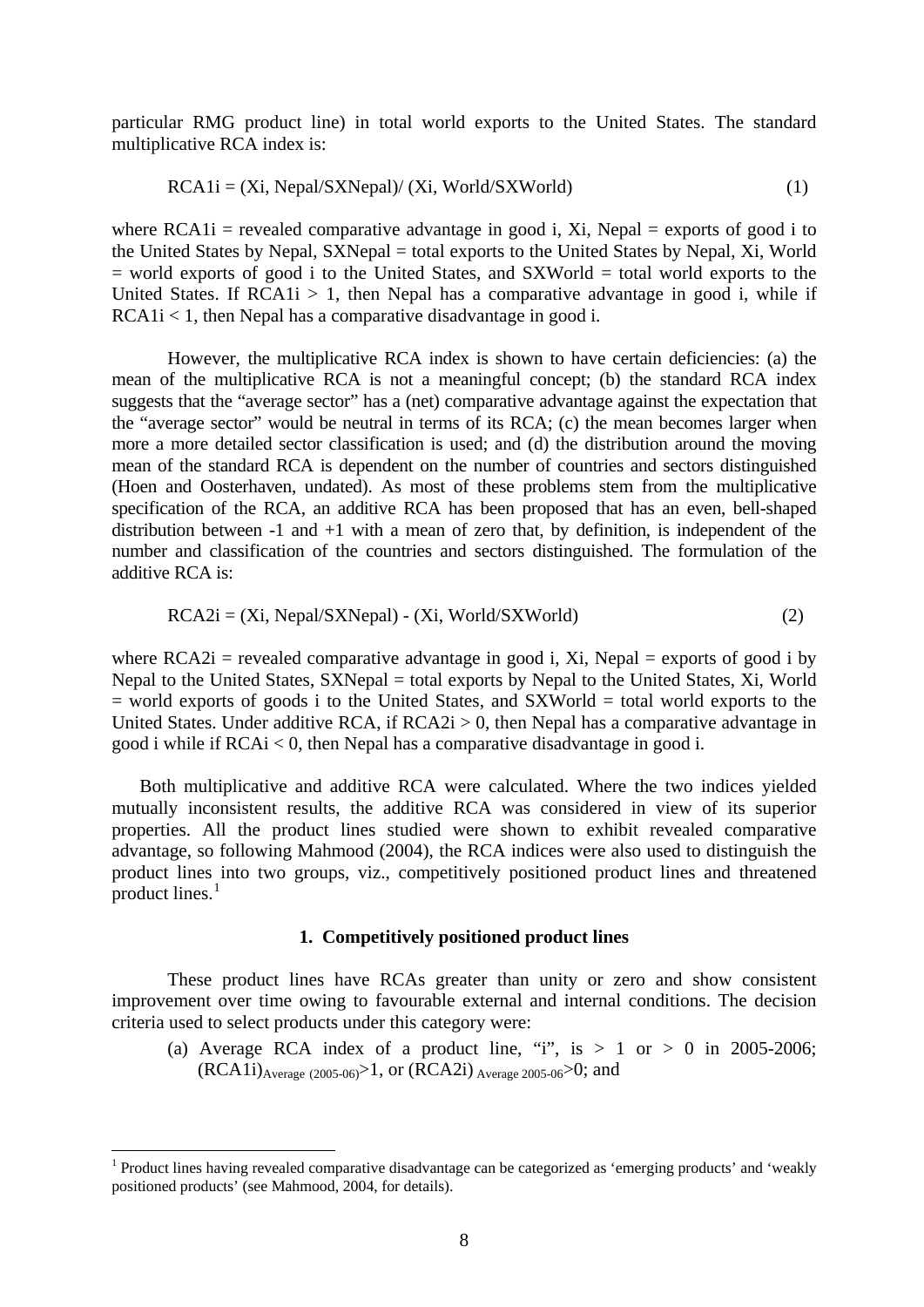<span id="page-12-0"></span>(b) The difference between the average RCA index of product line "i" in 2005-2006 and the previous four years' average is positive, i.e.,  $(RCAi)_{Average\ 2005-06} - (RCAi)$ Average 2001-2004 > 0 (the same criterion applies for both RCA1 and RCA2).

### **2. Threatened product lines**

These product lines have RCAs greater than unity or zero, but the indices are declining over time due to an adverse domestic environment and/or global competitive pressures. The decision principle to select products under this group is:

- (a)  $(RCA1i)_{Average 2005-06} > 1$ , or  $(RCA2i)_{Average 2005-06} > 0$ ; and
- (b)  $(RCAi)_{Average 2005-06} (RCAi)_{Average 2001-2004} < 0.$

Additionally, to see how competitiveness has changed over a longer period, the competitiveness position of Nepalese RMG after the ATC expiry is compared with the industry's competitiveness position during the period when its exports were booming, i.e., 1997-2000.

RMG exports were taken as exports under Chapters 61 and 62 minus woollen categories under HS Code 1996. This is consistent with the practice of TEPC under the Government of Nepal and GAN, the umbrella body of RMG manufacturers of Nepal, both of which exclude woollen items while calculating RMG exports. RCA is calculated at the level of Chapters 61 and 62, total RMG (Chapters 61 plus 62) as well as at the six-digit level of the top 12 export items (representing more than 89 per cent of total RMG exports) in 2006. For the sake of data consistency, all the data required for calculating RCA index were obtained from the United Nations Commodity Trade database (COMTRADE) through the World Integrated Trade Solution (WITS). The data set contains data for nine years (1996-2004) before the complete abolition of global quotas, and for two years (2005-2006) after the ATC expiry. RMG exports from Nepal and from the whole world to the United States, as obtained from COMTRADE, were mirror data, i.e., United States' RMG imports from Nepal and from the whole world, respectively, as were data on Nepal's total exports to the United States.

#### **C. Survey**

#### **1. Survey of firms**

A survey of small and medium-sized RMG firms in Kathmandu, the capital city, was conducted in order to compare their performance before and after the ATC expiry. The survey assessed the challenges faced by the Nepalese RMG industry and its prospects as well as the scope and/or possibility of Chinese investment in the sector. Data collection was through the administration of a short, semi-structured questionnaire. The process of selecting respondents was purposive.

### **2. Key informant interview**

Key informant interviews were conducted in order to obtain the views of RMG entrepreneurs and stakeholders associated with GAN about the impact of the ATC expiry on the export performance and competitiveness of Nepalese RMG.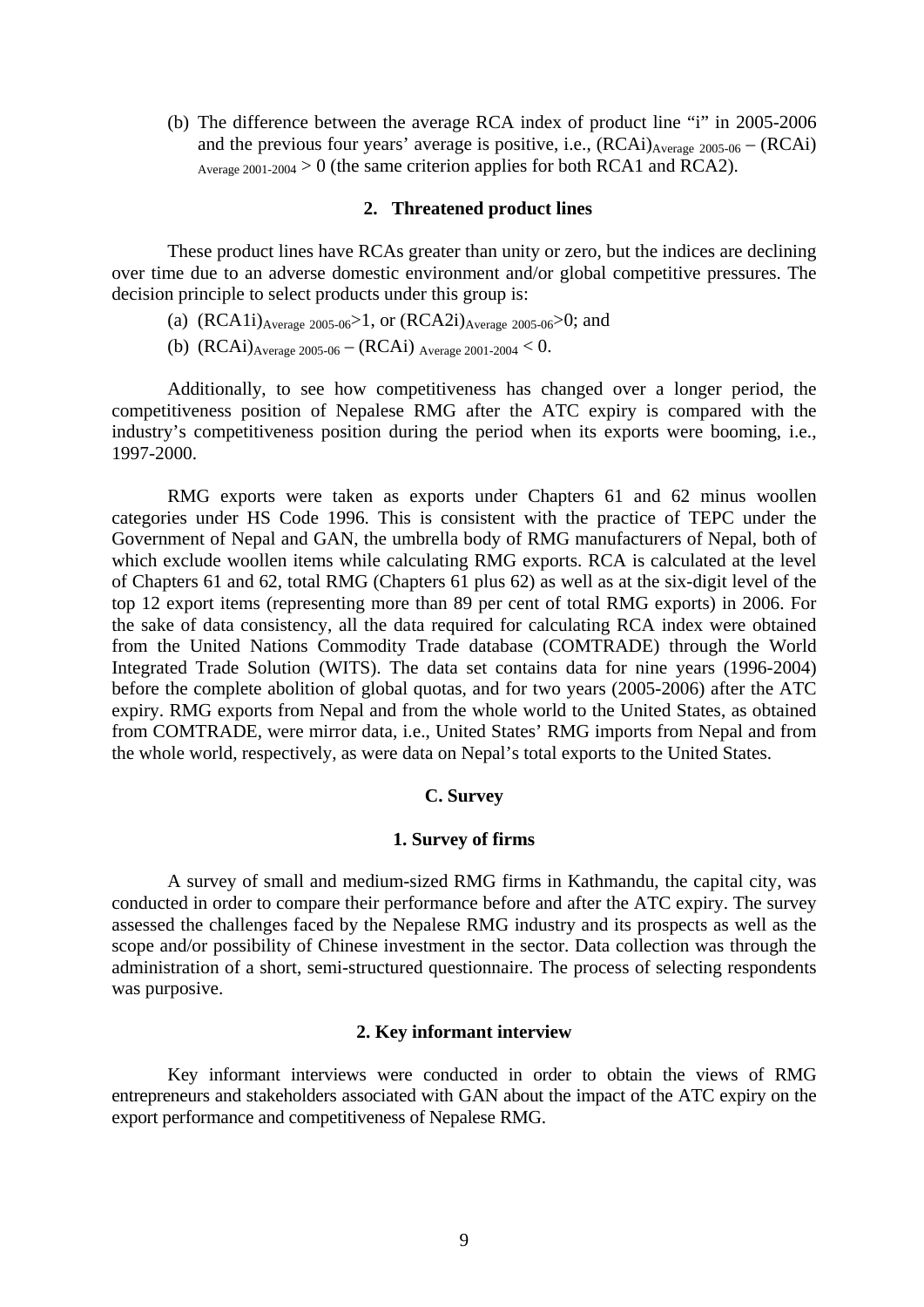## **III. Overview of ready-made garment industry**

## **A. Number of firms**

<span id="page-13-0"></span>According to GAN, the number of registered firms increased from 58 in 1982/83 to 757 in 1992/93. It was found from a separate source that the cumulative number of garment firms registered from 1991/92 to 1997/98 was 1,857 (*Business Management for Managers*, 1999). In [2](#page-13-1)001<sup>2</sup>, there were more than 215 garment manufacturers but not all the registered garment firms were in operation (*The Kathmandu Post*, 2001). According to GAN, in financial year 2002 the operating firms numbered 95 (Pant and Pradhan 2002). In terms of scale of business, 10 were large, 25 were medium and 60 were small. However, the total number of firms comes down further to about 60 when only those firms operating on a fullyfledged basis are considered.

In 2004, the number of firms registered with GAN was 151. According to a GAN staff member, of the some 73 firms registered with GAN in 2006/07, only 10-12 firms were currently in operation. Firms still in operation were those that had been able to (a) expand, modernize and develop linkages directly with United States buyers, and (b) improve the quality of their products. This trend indicates that after the expiry of the ATC, there was a sharp decline in the number of manufacturing establishments. The different data sources make it difficult to construct a graph depicted such changes.

### **B. Employment**

The closure of firms was accompanied by a sharp fall in employment in the RMG sector. While the sector provided direct employment to 50,000 people in 1999/2000, it directly employed only 4,450 people in 2006 (ActionAid and SAWTEE, 2007).

## **C. Export performance**

The total export performance was generally on a rising trend up to 2001. It was in 1998/99 that the garment industry overtook the woollen carpet industry, to become the leading export industry of Nepal for the first time after more than a decade. In 2002, a sharp decline in exports was recorded. There was a rebound in 2003 but exports fell continuously thereafter (figure I).

However, the export figures differed according to the source. According to the Ministry of Finance (2000 and 2007), total RMG export earnings increased from NRs. 5,139.3 million in 1994/1995 to NRs. 13,942.4 million in 1999/2000 and NRs. 6,204.1 million in 2005/2006.

According to TEPC, which computed the export figure on the basis of actual garment items, the export figure declined from NRs. 5,756.5 million in 1993/94 to NRs. 5,357 million in 1994/95, followed by growth to reach NRs. 11,500.2 million in 1999/2000. A slight decline of 4 per cent in the export figure to NRs. 11,030.7 million was recorded in 2000/01 followed

<u>.</u>

<span id="page-13-1"></span><sup>&</sup>lt;sup>2</sup> Note: Where a single year date is given, this refers to the financial year,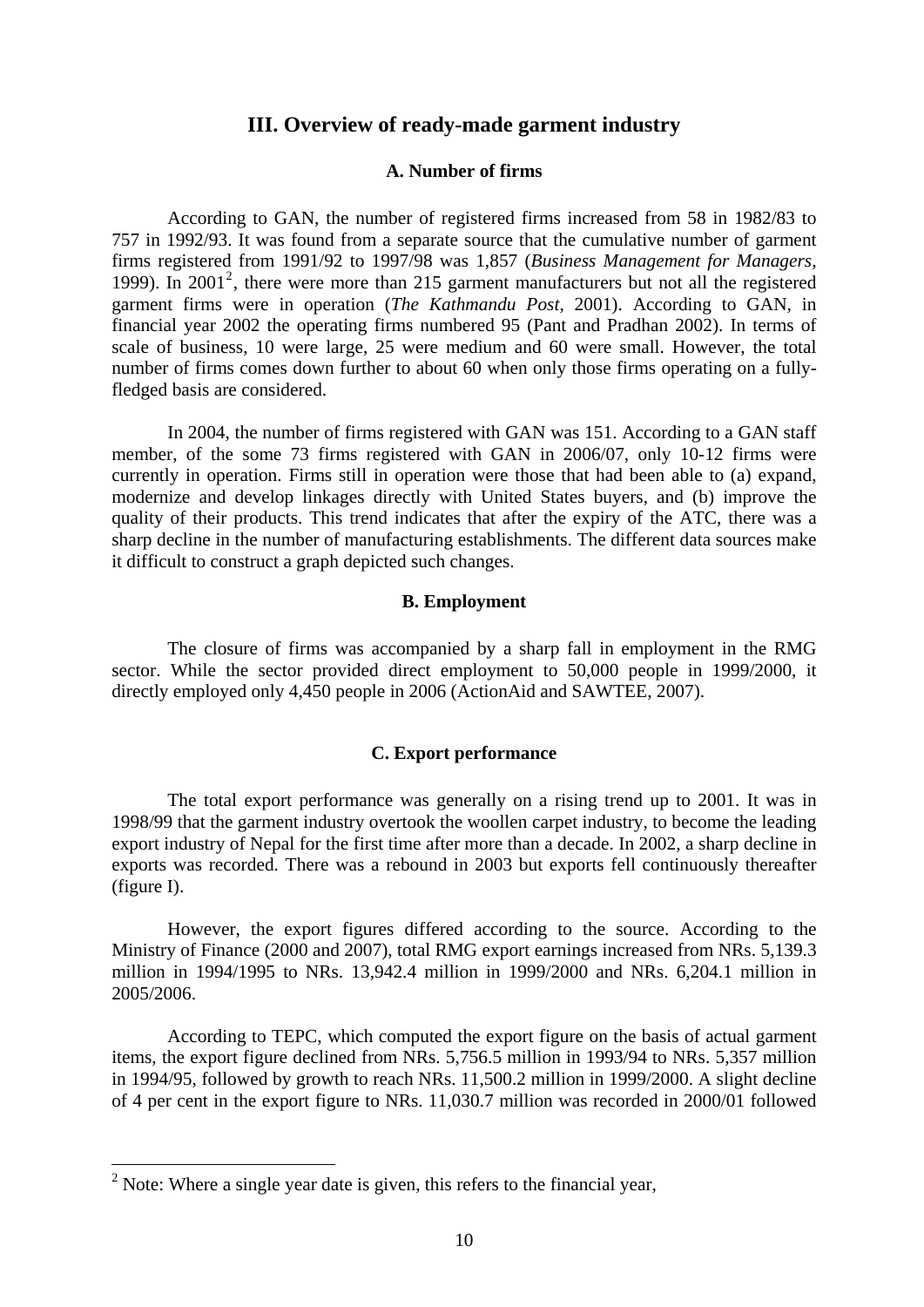by steep falls of 33.7 per cent, 14.4 per cent and 27.5 per cent in 2004/05, 2005/06 and 2006/07, respectively.

The average annual growth rate (i.e., compound growth rate) in export earnings was 1.6 per cent in the past 16 years (1991/92 to 2006/07) (table 1). However, the average annual growth in export volume was negative 2.6 per cent in the same period, a decrease from 25.3 million pieces in 1991/92 to 17.2 million pieces in 2006/07. The total export earnings increased by more than three times (an increment of 254 per cent), while the total volume increased by only 61 per cent from 1991/92 to 2000/01. But in the 16 years from 1991/92 to 2006/07, the total export earnings increased by just 26.8 per cent, whereas the total volume decreased by 32.21 per cent. The high annual growth in earnings from 1991/92 to 2000/01 is largely attributed to the appreciation of the United States dollar. The changing fortunes of the Nepalese RMG industry is illustrated by the fact that while export earnings grew at an annual rate of 15.1 percent during 1992-2001, they declined at an annual rate of 14.2 percent during 2000-2007. Moreover, the present export earnings are also largely attributed to the export performance of a few large garment manufacturing units currently operating in Nepal.

| <b>Financial</b> |                      |                     |             |                          |                          |                          |                  |                    |        |                          |                          |                |
|------------------|----------------------|---------------------|-------------|--------------------------|--------------------------|--------------------------|------------------|--------------------|--------|--------------------------|--------------------------|----------------|
| year             |                      | <b>Export value</b> |             | <b>Growth rate</b>       |                          | <b>Export volume</b>     |                  | <b>Growth rate</b> |        |                          |                          |                |
|                  |                      | (NRs. million)      |             |                          |                          |                          | (million pieces) |                    |        |                          |                          |                |
|                  | Total                | United              | Others      | Total                    | United                   | Others                   | Total            | United             | Others | Total                    | United                   | Others         |
|                  |                      | <b>States</b>       |             |                          | <b>States</b>            |                          |                  | <b>States</b>      |        |                          | <b>States</b>            |                |
| 1992             | 3 1 1 2 .0           | 2897.9              | 214.1       |                          |                          |                          | 25.3             | 23.4               | 1.9    |                          |                          |                |
| 1993             | 3 7 2 3 . 4          | 3 2 5 8 . 3         | 465.1       | 19.6                     | 12.4                     | 117.2                    | 22.8             | 19.2               | 3.6    | $-9.9$                   | $-17.9$                  | 89.5           |
| 1994             | 5 7 5 6.4            | 5 216.4             | 540.0       | 54.6                     | 60.1                     | 16.1                     | 41.0             | 36.0               | 5.0    | 79.8                     | 87.5                     | 38.9           |
| 1995             | 5 3 5 7 .0           | 4 636.6             | 720.4       | $-6.9$                   | $-11.1$                  | 33.4                     | 33.5             | 26.9               | 6.6    | $-18.3$                  | $-25.3$                  | 32.0           |
| 1996             | 5414.7               | 4 671.1             | 743.6       | 1.1                      | 0.7                      | 3.2                      | 28.0             | 22.5               | 5.5    | $-16.4$                  | $-16.4$                  | $-16.7$        |
| 1997             | 5 617.5              | 4 692.7             | 924.8       | 3.7                      | 0.5                      | 24.4                     | 30.0             | 22.3               | 7.7    | 7.1                      | $-0.9$                   | 40.0           |
| 1998             | 6783.0               | 5 626.0             | 1 1 5 7 .0  | 20.7                     | 19.9                     | 25.1                     | 35.0             | 24.9               | 10.1   | 16.7                     | 11.7                     | 31.2           |
| 1999             | 8 3 6 8 .2           | 6425.6              | 1942.6      | 23.4                     | 14.2                     | 67.9                     | 37.7             | 27.2               | 10.5   | 7.7                      | 9.2                      | 4.0            |
| 2000             | 11 500.2             | 10 646.3            | 8 5 3 9 . 0 | 37.4                     | 65.7                     | $-56.0$                  | 42.5             | 42.5               | na     | 12.7                     | 56.3                     | $\overline{a}$ |
| 2001             | 11 030.7             | 9595.4              | 1 4 3 5 . 3 | $-4.1$                   | $-9.9$                   | 68.1                     | 40.7             | 35.8               | 4.9    | $-4.2$                   | $-15.8$                  | $\overline{a}$ |
| 2002             | na                   | na                  | na          | $\overline{\phantom{a}}$ |                          | $\overline{\phantom{a}}$ | na               | na                 | na     | $\overline{\phantom{0}}$ | $\overline{\phantom{a}}$ |                |
| 2003             | 11 624.3             | 10 361.0            | 1 263.3     | $\overline{\phantom{a}}$ | $\overline{\phantom{a}}$ | $\sim$                   | 45.9             | 37.4               | 8.5    | $\overline{a}$           | $\overline{\phantom{a}}$ |                |
| 2004             | 9 5 9 2.6            | 7 507.1             | 2 0 8 5 . 6 | $-17.5$                  | $-27.5$                  | 65.1                     | 39.0             | 28.0               | 11.0   | $-15.0$                  | $-25.1$                  | 29.7           |
| 2005             | 6 3 5 5 .5           | 4 9 6 0.8           | 1 3 9 4.8   | $-33.7$                  | $-33.9$                  | $-33.1$                  | 27.0             | 18.3               | 8.7    | $-30.9$                  | $-34.6$                  | $-21.4$        |
| 2006             | 5 4 4 3 .0           | 3856.9              | 1586.2      | $-14.4$                  | $-22.3$                  | 13.7                     | 25.2             | 13.2               | 12.0   | $-6.5$                   | $-28.0$                  | 38.9           |
| 2007             | 3 9 4 7.4            | 2545.9              | 1 401.6     | $-27.5$                  | $-34.0$                  | $-11.6$                  | 17.2             | 7.6                | 9.5    | $-32.0$                  | $-42.1$                  | $-20.9$        |
|                  | Growth rate compound |                     |             |                          |                          |                          |                  |                    |        |                          |                          |                |
| 1992-2001        | 15.1                 | 14.2                | 23.5        |                          |                          |                          | 5.4              | 4.8                | 11.1   |                          |                          |                |
| 1995-2005        | 1.72                 | 0.7                 | 6.9         |                          |                          |                          | $-2.15$          | $-3.8$             | 2.8    |                          |                          |                |
| 2000-2007        | $-14.2$              | $-18.5$             | 7.3         |                          |                          |                          | $-12.2$          | $-21.8$            |        |                          |                          |                |
| 2005-2007        | $-21.2$              | $-28.4$             | 0.2         |                          |                          |                          | $-20.2$          | $-35.4$            | 4.8    |                          |                          |                |
| 1992-2007        | 1.6                  | $-0.9$              | 13.3        |                          |                          |                          | $-2.6$           | $-7.2$             | 11.3   |                          |                          |                |

**Table 1. Export performance of the garment industry of Nepal in the United States and rest of the world markets**

*Source:* Trade and Export Promotion Centre, Kathmandu. **Note**: na = not available.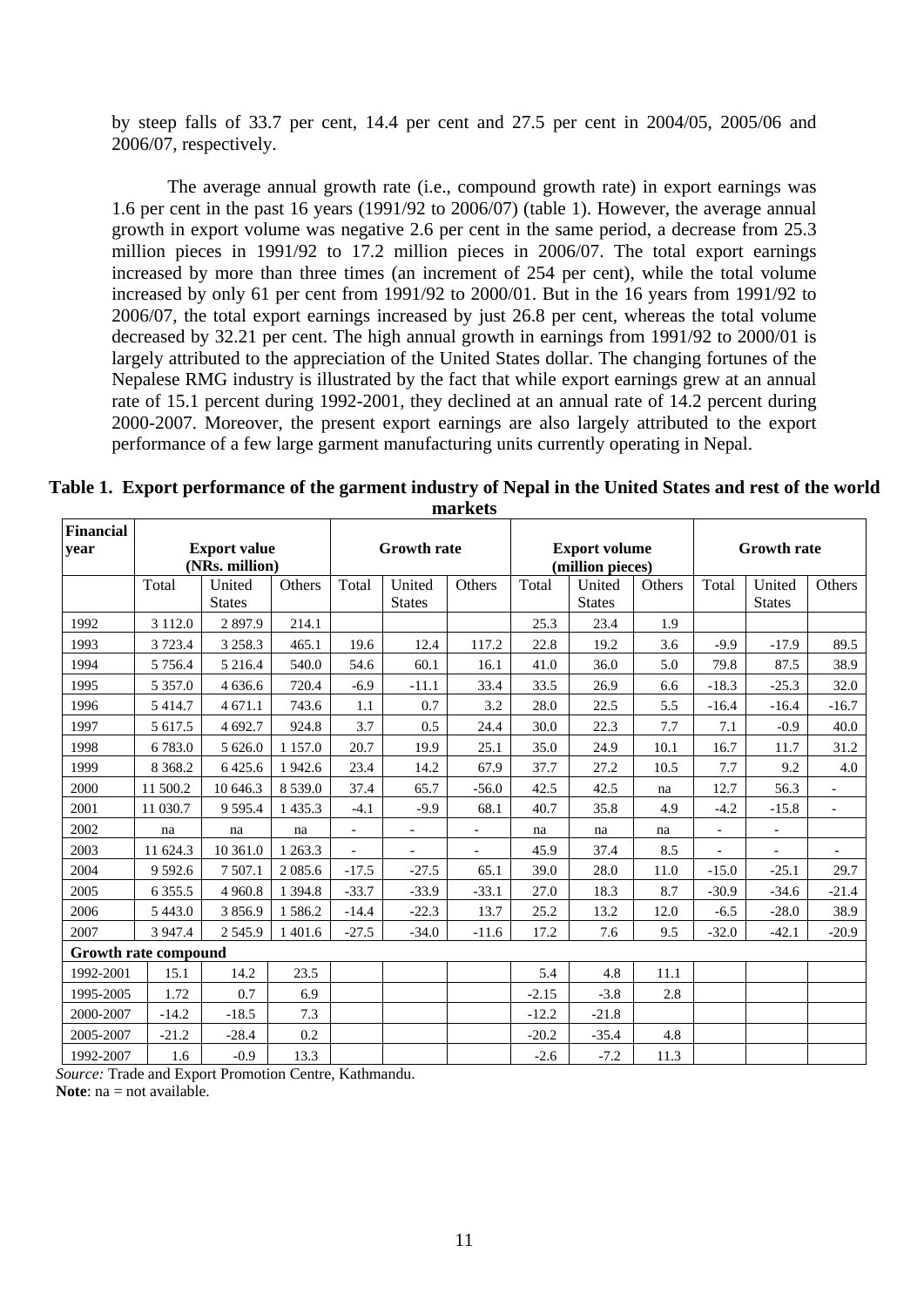### **D. Market concentration**

<span id="page-15-0"></span>Since 1983, the main export items have varied. However, RMG exports from Nepal continue to be concentrated in the United States market. There were a total of 12 quota categories covering both cotton and rayon products before the termination of the ATC.

Table 2 shows that in 10 of the past 16 years, more than 80 per cent of total RMG exports went to the United States. Before the expiry of the ATC, the share of the United States market in the total RMG export value of Nepal fell below 80 per cent during only two years (76.8 per cent in 1999 and 78.3 per cent in 2004). However, after the expiry of the ATC, it has remained below 80 per cent and was only 64.5 per cent in 2007. On the other hand, the share of export volume in the United States market came down from 88 per cent in 2001 to 44.5 per cent in 2007. In absolute terms, the export earnings from the United States market increased from NRs. 2,898 million in 1991/92 to NRs. 9,595.4 million in 2000/01, after which the earnings declined steadily to NRs. 3,947.5 million in 2006/07. Likewise, the volume of export to the United States market also increased from 23.4 million pieces in 1991/92 to 37.4 million pieces in 2002/03, but then decreased to 7.6 million pieces in 2006/07.

|                  |                 | <b>Export value (NRs. million)</b> |               | <b>Export volume (million pieces)</b> |               |               |
|------------------|-----------------|------------------------------------|---------------|---------------------------------------|---------------|---------------|
| <b>Financial</b> | <b>Total</b>    | <b>United</b>                      | Share $(\% )$ | <b>Total</b>                          | <b>United</b> | Share $(\% )$ |
| year             |                 | <b>States</b>                      |               |                                       | <b>States</b> |               |
| 1992             | 3 112.00        | 2 897.9                            | 93.1          | 25.3                                  | 23.4          | 92.5          |
| 1993             | 3 723.40        | 3 2 5 8 . 3                        | 87.5          | 22.8                                  | 19.2          | 84.2          |
| 1994             | 5 7 5 6.40      | 5 216.4                            | 90.6          | 41.0                                  | 36.0          | 87.8          |
| 1995             | 5 3 5 7 .00     | 4 636.6                            | 86.6          | 33.5                                  | 26.9          | 80.3          |
| 1996             | 5 414.70        | 4 671.1                            | 86.3          | 28.0                                  | 22.5          | 80.4          |
| 1997             | 5 617.50        | 4 692.7                            | 83.5          | 30.0                                  | 22.3          | 74.3          |
| 1998             | 6783.00         | 5 626.0                            | 82.9          | 35.0                                  | 24.9          | 71.1          |
| 1999             | 8 3 68.20       | 6425.6                             | 76.8          | 37.7                                  | 27.2          | 72.1          |
| 2000             | 11 500.20       | 10 646.3                           | 92.6          | na                                    | 42.5          |               |
| 2001             | 11 030.70       | 9 5 9 5.4                          | 87.0          | 40.7                                  | 35.8          | 88.0          |
| 2002             | na              | na                                 |               | na                                    | na            |               |
| 2003             | 11 624.354      | 10 361.0                           | 89.1          | 45.9                                  | 37.4          | 81.5          |
| 2004             | 9 592.690       | 7 507.1                            | 78.3          | 39.0                                  | 28.0          | 71.7          |
| 2005             | 6 3 5 5 . 5 8 9 | 4 9 6 0.8                          | 78.1          | 27.0                                  | 18.3          | 67.8          |
| 2006             | 5443.088        | 3856.9                             | 70.9          | 25.2                                  | 13.2          | 52.2          |
| 2007             | 3 947.490       | 2 5 4 5 .9                         | 64.5          | 17.2                                  | 7.6           | 44.5          |

**Table 2. Share of total RMG exports by Nepal in the United States market**

*Source:* Trade and Export Promotion Centre, Nepal**.**  Note: na = not available.

Figure I shows that the share of the United States market in total export earnings decreased from 2003 to 2007. After the expiry of the ATC in 2005, it declined sharply, whereas the share of exports to the European Union and India increased from 9 per cent in 2003 to about to 22 per cent in 2007, and from 5 per cent in 2003 to 18 per cent in 2007, respectively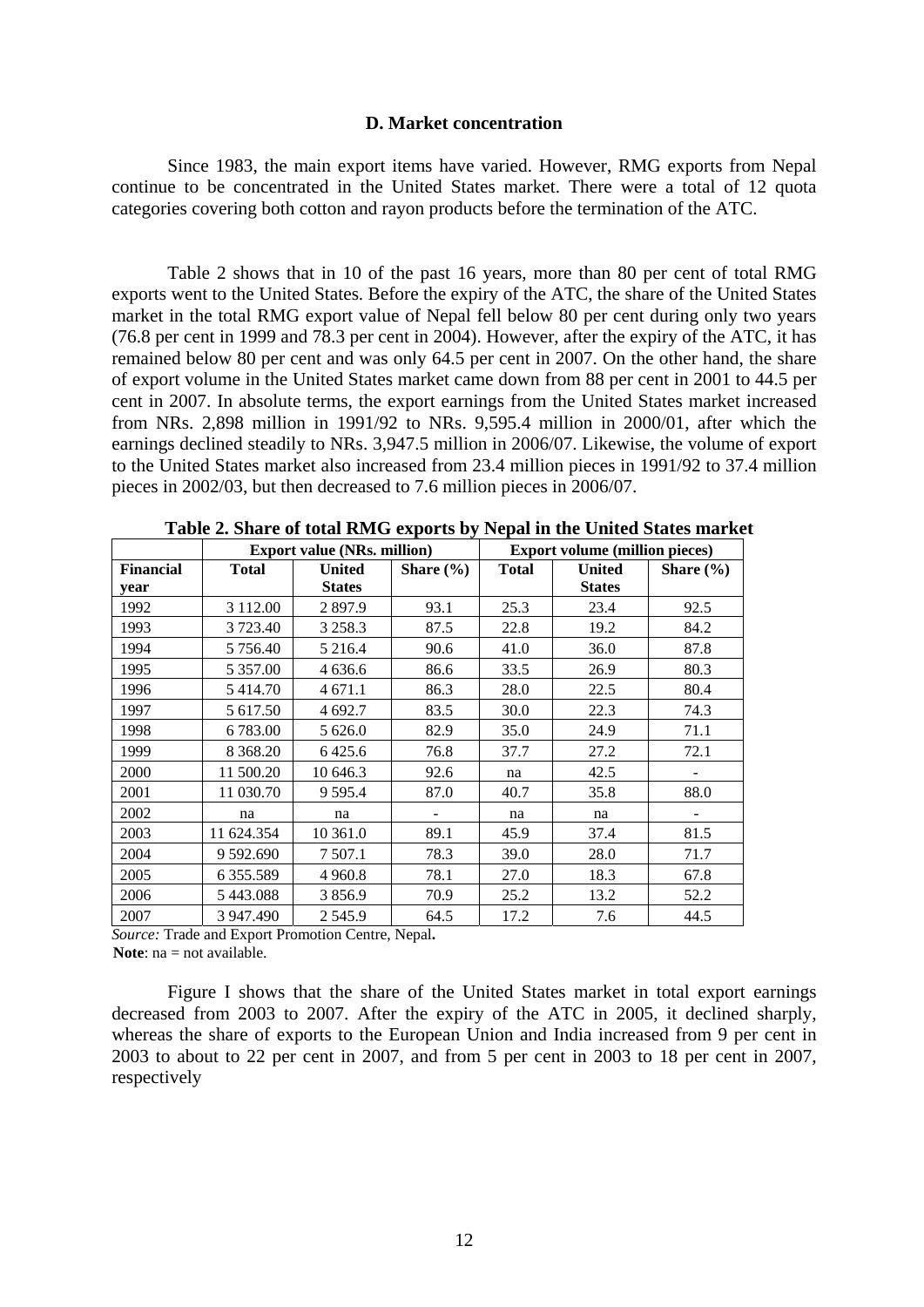

<span id="page-16-0"></span>

*Source:* Trade and Export Promotion Centre, Lalitpur, Nepal. Note: European Union includes France, Germany, the United Kingdom, Spain and Italy. Other includes: Japan and Canada.

Table 3 shows that the United States recorded a 20.4 per cent share of Nepal's total national exports in 2003, which then decreased continuously, reaching 3.9 per cent in 2007. Similarly, the RMG export share in total exports also decreased from 23.2 per cent in 2003 to 6.7 per cent in 2007. In contrast, the shares of France and Canada showed an increasing trend whereas those of other countries generally declined between 2003 and 2007.

|                          |      |      |      | (Unit: $\%$ ) |      |
|--------------------------|------|------|------|---------------|------|
| Country                  | 2003 | 2004 | 2005 | 2006          | 2007 |
| <b>United States</b>     | 20.4 | 13.4 | 8.1  | 6.1           | 3.9  |
| France                   | 0.5  | 0.6  | 0.5  | 0.7           | 0.6  |
| Germany                  | 0.5  | 1.0  | 0.2  | 0.4           | 0.4  |
| United Kingdom           | 0.7  | 1.0  | 0.6  | 0.5           | 0.3  |
| Canada                   | 0.2  | 0.4  | 0.4  | 0.4           | 0.3  |
| Spain                    | 0.2  | 0.2  | 0.2  | 0.2           | 0.2  |
| Japan                    | 0.2  | 0.2  | 0.2  | 0.1           | 0.1  |
| Italy                    | 0.3  | 0.4  | 0.2  | 0.3           | 0.1  |
| <b>Total RMG exports</b> | 23.2 | 17.8 | 10.9 | 9.1           | 6.7  |

**Table 3. Country shares in total national RMG exports** 

*Source:* Trade and Export Promotion Centre, Nepal.

# **IV. Empirical findings of revealed comparative advantage analysis**

### **A. Empirical findings**

The RCA analysis (table 4) showed that the RMG sector as a whole (HS Chapters 61 and 62 together), the two chapters individually as well as the top 12 exports (for 2006) at the HS six-digit level continued to possess a comparative advantage in the post-ATC period. Both multiplicative and additive RCA indices (RCA1 and RCA2, respectively) show that the sector/product lines exhibited a revealed comparative advantage. However, as indicated by the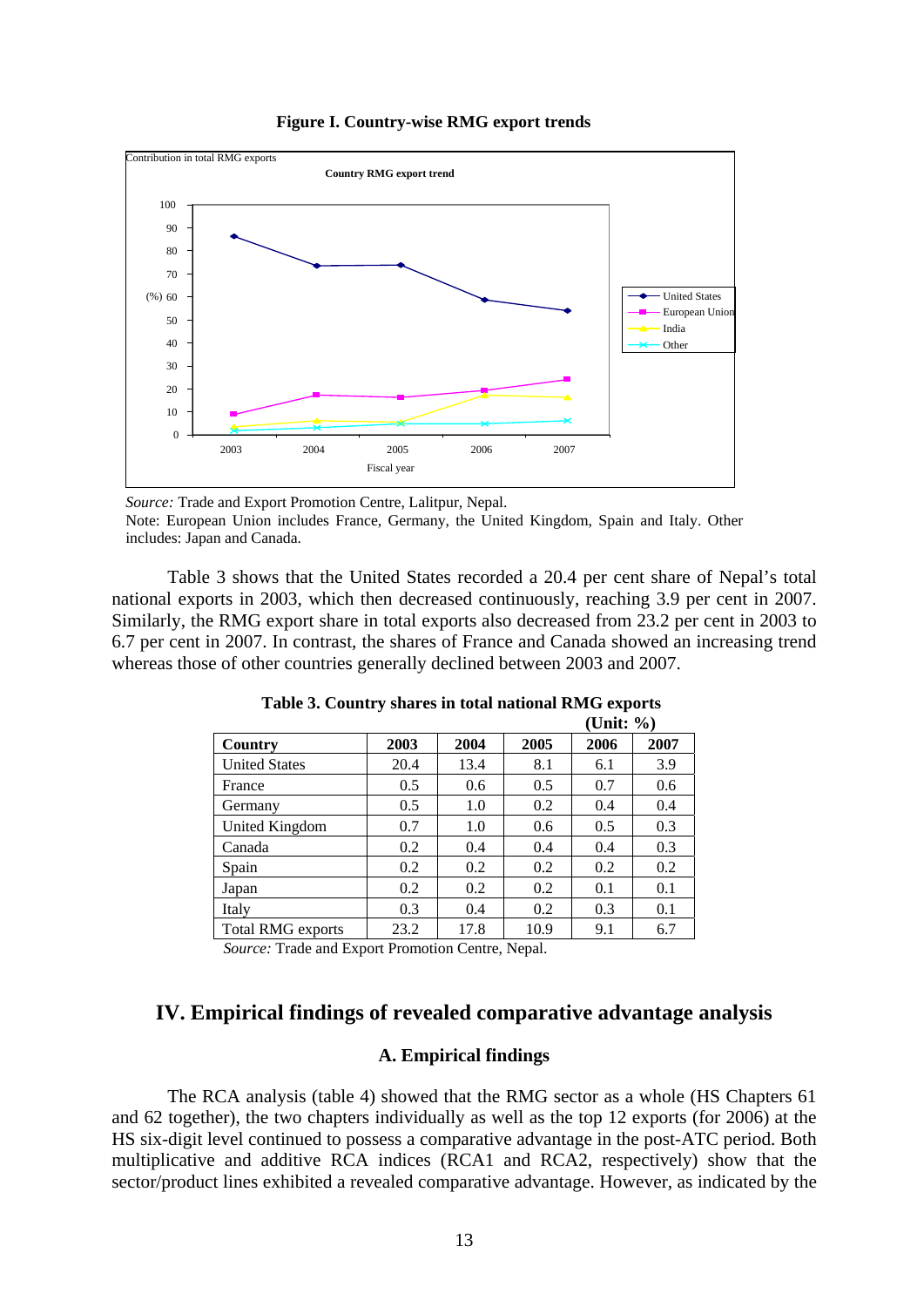negative sign in column 5 (the difference between average RCA for 2005-2006 and average RCA for 2001-2004), the RMG sector as a whole as well as HS 61 and HS 62 fall within the threatened category (i.e., the RCA indices for them are declining). The top three product lines – HS 620342, HS 620462 and HS 611020, representing more than 53 per cent of total RMG exports by Nepal – are also in the threatened category, as are the tenth and eleventh ranking product lines, HS 621142 and HS 610510.<sup>[3](#page-17-0)</sup> These results indicate that the expiry of the ATC has led to deterioration in Nepal's competitiveness position in the United States market.

In contrast, HS 620630, 620452, 620520, 620920, 620292, 620640 and 611120 (ranked fourth to ninth, and twelfth in Nepal's total RMG exports) appear to have remained competitively positioned even after the ATC expiry.<sup>[4](#page-17-1)</sup>

Table 4 also shows the competitiveness position of Nepal's RMG industry after the ATC expiry vis-à-vis 1997-2000. As indicated in column 6 of the table, RMG as a whole as well as HS 61 and 62 had a lower comparative advantage in the post-ATC period compared with 1997-2000. The same holds true for the top product line HS 620342 as well as for HS 621142 and HS 610510, all three of which were found above to be "threatened" when compared with 2001-2004. However, the other product lines earlier found to be "threatened" (HS 620462 and 611020, which were second- and third-ranking in export value) showed a higher comparative advantage in the post-ATC period compared with 1997-2000. One thing is clear – the competitiveness of the top product line, HS 620342, has declined steadily since the 1997-2000 period, after which the impact of the phase-out of global T&C quotas, coinciding with the intensification of domestic conflict, began to hit Nepal's RMG industry.

With regard to the seven product lines earlier found to be "competitively positioned", five showed higher comparative advantage in the post-ATC period compared with 1997-2000, while the remaining two showed lower comparative advantage.

|                  | Average<br>2001-2004 | Average<br>2005-2006 | Average<br>1997-2000 | Difference 1<br>$(2005 - 2006)$<br>over 2001-<br>2004) | <b>Difference 2</b><br>$(2005 - 2006)$<br>over 1997-<br>2000) |
|------------------|----------------------|----------------------|----------------------|--------------------------------------------------------|---------------------------------------------------------------|
| <b>HS 61</b>     |                      |                      |                      |                                                        |                                                               |
| RCA <sub>1</sub> | 8.5435               | 4.4187               | 5.4182               | $-4.1249$                                              | $-0.9995$                                                     |
| RCA <sub>2</sub> | 0.1940               | 0.0760               | 0.1130               | $-0.1180$                                              | $-0.0370$                                                     |
| <b>HS 62</b>     |                      |                      |                      |                                                        |                                                               |
| RCA <sub>1</sub> | 16.8512              | 16.4824              | 17.9768              | $-0.3688$                                              | $-1.4944$                                                     |
| RCA <sub>2</sub> | 0.4511               | 0.3691               | 0.5432               | $-0.0820$                                              | $-0.1741$                                                     |
| <b>RMG</b>       |                      |                      |                      |                                                        |                                                               |
| RCA <sub>1</sub> | 12.9148              | 10.6604              | 12.3571              | $-2.2543$                                              | $-1.6966$                                                     |
| RCA <sub>2</sub> | 0.6451               | 0.4452               | 0.6562               | $-0.1999$                                              | $-0.2110$                                                     |
| 620342           |                      |                      |                      |                                                        |                                                               |
| RCA <sub>1</sub> | 31.5004              | 35.3511              | 31.2840              | 3.8507                                                 | 4.0671                                                        |

**Table 4. RCA of Nepal's RMG and 12 product lines in the United States market** 

1

<span id="page-17-0"></span><sup>&</sup>lt;sup>3</sup> In the case of HS 620342 and HS 621142, RCA 1 indicates increasing RCA while RCA 2 shows decreasing RCA. However, as stated in section II (methodology sub-section), when RCA1 and RCA2 produce mutually inconsistent results, RCA 2 will be considered in view of its superior properties. 4

<span id="page-17-1"></span><sup>&</sup>lt;sup>4</sup> In the case of HS 620452, while RCA1 shows falling comparative advantage, RCA 2 shows a rising comparative advantage. However, RCA 2 is considered for the same reasons as in footnote 2.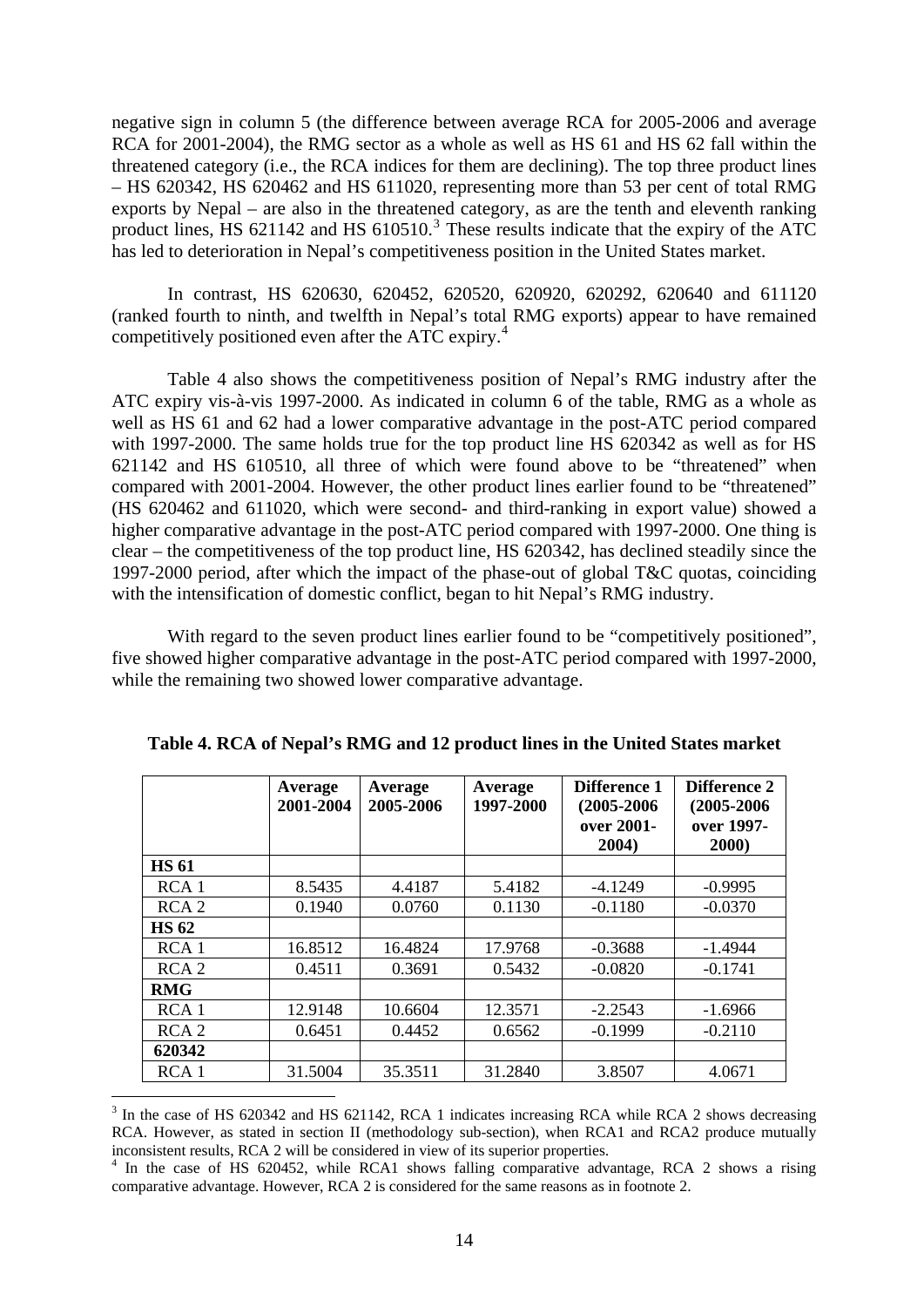<span id="page-18-0"></span>

| RCA <sub>2</sub> | 0.1301  | 0.1189  | 0.1509  | $-0.0112$  | $-0.0320$  |
|------------------|---------|---------|---------|------------|------------|
| 620462           |         |         |         |            |            |
| RCA <sub>1</sub> | 27.5416 | 21.5683 | 18.6771 | $-5.9733$  | 2.8912     |
| RCA <sub>2</sub> | 0.1249  | 0.0823  | 0.0766  | $-0.0426$  | 0.0057     |
| 611020           |         |         |         |            |            |
| RCA <sub>1</sub> | 19.0006 | 9.9682  | 8.9971  | $-9.0324$  | 0.9711     |
| RCA <sub>2</sub> | 0.1079  | 0.0476  | 0.0382  | $-0.0603$  | 0.0095     |
| 620630           |         |         |         |            |            |
| RCA <sub>1</sub> | 30.9278 | 41.3490 | 45.7665 | 10.4212    | $-4.4176$  |
| RCA <sub>2</sub> | 0.0347  | 0.0404  | 0.0581  | 0.0057     | $-0.0177$  |
| 620452           |         |         |         |            |            |
| RCA <sub>1</sub> | 37.4531 | 34.8520 | 29.8975 | $-2.6011$  | 4.9545     |
| RCA <sub>2</sub> | 0.0189  | 0.0235  | 0.0098  | 0.0046     | 0.0137     |
| 620520           |         |         |         |            |            |
| RCA <sub>1</sub> | 12.5996 | 20.0575 | 38.2050 | 7.4579     | $-18.1476$ |
| RCA <sub>2</sub> | 0.0233  | 0.0330  | 0.1077  | 0.0097     | $-0.0747$  |
| 620920           |         |         |         |            |            |
| RCA <sub>1</sub> | 26.8514 | 57.9176 | 20.9524 | 31.0662    | 36.9652    |
| RCA <sub>2</sub> | 0.0101  | 0.0190  | 0.0073  | 0.0088     | 0.0117     |
| 620292           |         |         |         |            |            |
| RCA <sub>1</sub> | 17.0115 | 33.9958 | 19.5576 | 16.9843    | 14.4382    |
| RCA <sub>2</sub> | 0.0031  | 0.0092  | 0.0044  | 0.0061     | 0.0048     |
| 620640           |         |         |         |            |            |
| RCA <sub>1</sub> | 13.0605 | 22.0259 | 2.4051  | 8.9654     | 19.6208    |
| RCA <sub>2</sub> | 0.0079  | 0.0097  | 0.0012  | 0.0018     | 0.0085     |
| 621142           |         |         |         |            |            |
| RCA <sub>1</sub> | 54.6004 | 55.3056 | 44.0091 | 0.7052     | 11.2965    |
| RCA <sub>2</sub> | 0.0146  | 0.0121  | 0.0176  | $-0.0025$  | $-0.0055$  |
| 610510           |         |         |         |            |            |
| RCA <sub>1</sub> | 26.3117 | 10.7207 | 23.6213 | $-15.5910$ | $-12.9007$ |
| RCA <sub>2</sub> | 0.0315  | 0.0111  | 0.0499  | $-0.0205$  | $-0.0389$  |
| 611120           |         |         |         |            |            |
| RCA <sub>1</sub> | 1.2163  | 7.1465  | 1.5060  | 5.9302     | 5.6405     |
| RCA <sub>2</sub> | 0.0002  | 0.0056  | 0.0006  | 0.0054     | 0.0050     |

**Note:** RCA1 – Multiplicative RCA; RCA2 – Additive RCA.

### **B. Limitations of revealed comparative advantage**

It must be noted, however, that the RCA analysis has its limitations. RCA measures comparative advantage in an indirect way by using post-trade data that manifest post-trade relative prices as well as prevailing factor and product market distortions. Hence, a major limitation of RCA is that it is affected by anything that distorts trade (Mikic and Gilbert, 2007). Still, given the fact that pre-trade relative prices that rely on relative production costs cannot be generated, despite the limitation, RCA does give a rough indication of comparative advantage and so is a widely used tool in this regard.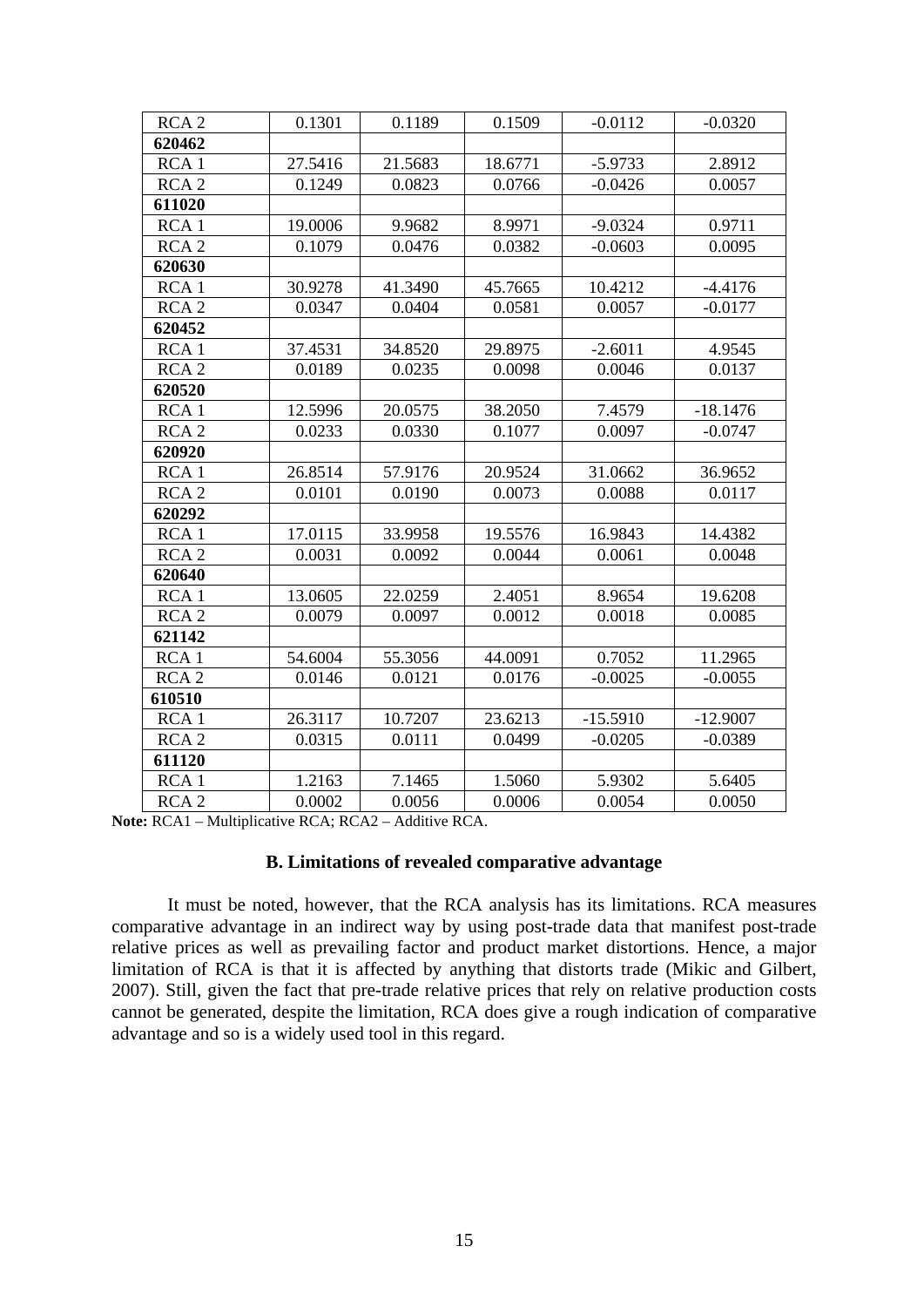# <span id="page-19-0"></span>**V. Perception survey on ready-made garment exports and competitiveness**

### **A. Survey methodology**

Primary information was collected through a small-scale survey of nine small and medium-sized RMG firms, and through key informant interviews with four executive board members of GAN (annex I), in order to obtain the views of RMG entrepreneurs about the impact of the ATC expiry on the export performance and competitiveness of Nepal's RMG industry. An attempt was made to identify the potentiality of RMG exports after the ATC expiry. A structured questionnaire with mostly close-ended questions and a few open-ended questions was given to the selected stakeholders (annex II). The survey instrument was developed in coordination/consultation with the ARTNeT Secretariat. The selection of the firms was done purposively, in consultation with GAN, as barely a dozen RMG firms were still in operation; in addition, the firms' owners, reeling under labour agitation, were reluctant to field questions due to concern that their answers could be used against them by unionists.

### **B. Ownership structure**

In terms of ownership structure, five of the surveyed RMG firms were established under single ownership whereas four were established under partnership (table 5). Seven of the firms were established before the ATC expiry and two were established after the ATC expiry. This indicates that the ATC expiry discouraged investment in the RMG sector.

In terms of ownership by gender, only one firm had a female owner; the rest (eight) were owned by men (table 6.).

|                      | Number               | Percentage |
|----------------------|----------------------|------------|
| Single               |                      | 55.6       |
| Partnership          |                      |            |
| Total                |                      |            |
| $\sim$<br>---<br>$-$ | $\sim$ $\sim$ $\sim$ |            |

## **Table 5. Types of ownership by investment pattern**

 *Source:* Field Survey, 2008*.* 

| Table 6. Ownership by gender |        |            |  |  |  |  |
|------------------------------|--------|------------|--|--|--|--|
|                              | Number | Percentage |  |  |  |  |
| Male                         |        | 88.9       |  |  |  |  |
| Female                       |        | 11.1       |  |  |  |  |
| Total                        |        | 100.0      |  |  |  |  |

# **Table 6. Ownership by gender**

 *Source:* Field Survey, 2008.

### **C. Knowledge about the Agreement on Textiles and Clothing**

When asked about knowledge regarding the ATC expiry, all the respondents in the survey of the firms as well as in the key informant interviews said they knew about it. However, some of them thought it referred to the phase-out of quotas on RMG imports in the United States rather than removal of global quotas on T&C including RMG under the World Trade Organization.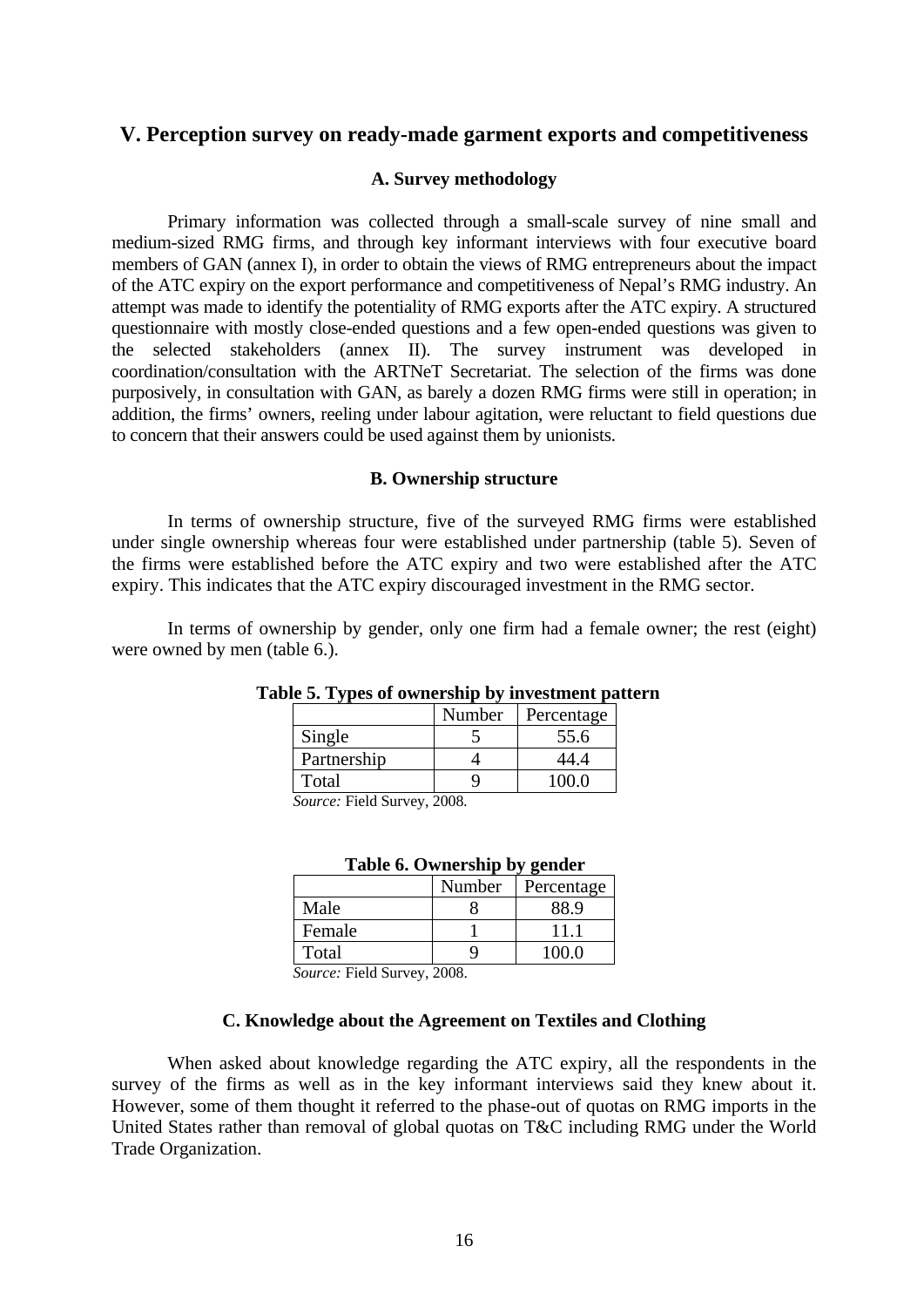## **D. Main market for Nepal's ready-made garments before and after the ATC expiry**

<span id="page-20-0"></span>The survey of firms showed that while the United States was the first market for seven of the nine firms surveyed before the ATC expiry, it was so for six firms after the ATC expiry (table 7). However, while India was the first and second market for one firm each, and third for two firms before the ATC expiry, it subsequently became first for two firms and third for one firm. All four key informants said the United States was their first market both before and after the ATC expiry, although after the expiry, India, the European Union and Canada emerged as alternative markets (table 8).

|                      | Pre-ATC expiry, 2004 |               |              | Post-ATC expiry, 2008 |               |              |
|----------------------|----------------------|---------------|--------------|-----------------------|---------------|--------------|
|                      | <b>First</b>         | <b>Second</b> | <b>Third</b> | <b>First</b>          | <b>Second</b> | <b>Third</b> |
| <b>United States</b> |                      |               |              |                       |               |              |
| European Union       |                      |               |              |                       |               |              |
| Canada               |                      |               |              |                       |               |              |
| India                |                      |               |              |                       |               |              |
| No response          |                      |               |              |                       |               |              |

**Table 7. International markets for Nepalese RMG (firm-level survey)** 

 *Source:* Field Survey, 2008.

| Table 8. International markets for Nepal's RMG (key informants' views) |  |  |  |  |
|------------------------------------------------------------------------|--|--|--|--|
|------------------------------------------------------------------------|--|--|--|--|

|                      |       | Pre-ATC expiry, 2004 |              | Post-ATC expiry, 2008 |               |              |
|----------------------|-------|----------------------|--------------|-----------------------|---------------|--------------|
|                      | First | <b>Second</b>        | <b>Third</b> | <b>First</b>          | <b>Second</b> | <b>Third</b> |
| <b>United States</b> |       |                      |              |                       |               |              |
| European Union       |       |                      |              |                       |               |              |
| Canada               |       |                      |              |                       |               |              |
| India                |       |                      |              |                       |               |              |

 *Source:* Field Survey, 2008.

### **E. Profitability and source of raw material imports**

The survey showed that five firms were profitable, with four of the firms having a profit rate of 1.5 per cent and the fifth firm having a profit rate of 2.5 per cent; four firms recorded losses. The key informants also said that most of the RMG small and medium-sized firms in Nepal were recording losses and therefore the few RMG firms that were still in operation were on the verge of closure.

Eight firms were found to source at least 50 per cent of their raw materials from India while only one firm imported at least 50 per cent of its raw materials from China. Other sources for raw materials, although the imports were in limited amounts, were: Hong Kong, China; Taiwan Province of China; Singapore; and Thailand, plus two South Asian countries, Bangladesh and Pakistan. All firms cited unavailability of raw materials domestically as the reason for using imported raw materials in production.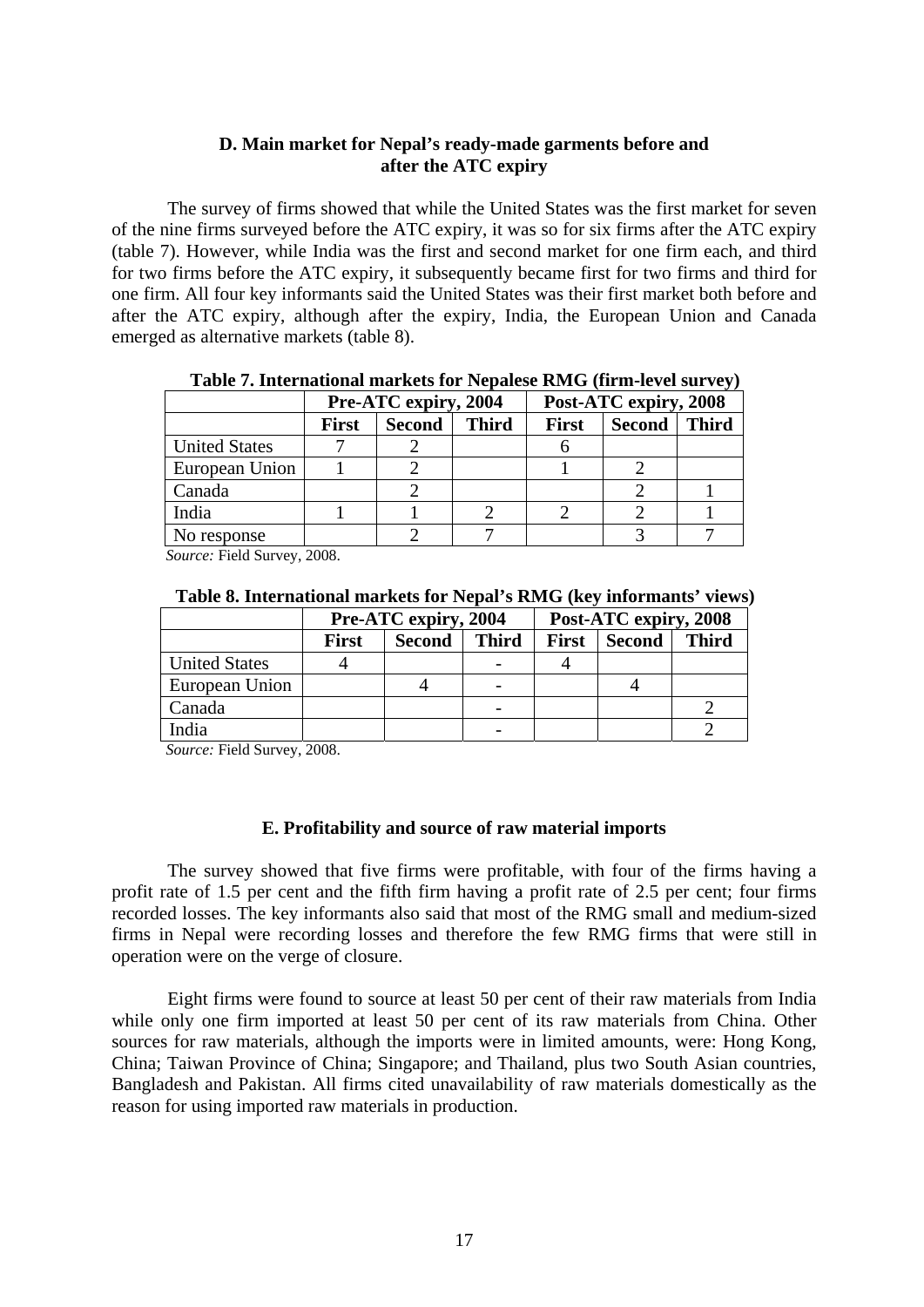### <span id="page-21-0"></span>**F. Competition, market access and survival of small and medium-sized enterprises in the ready-made garment sector**

The survey results showed that competition in the international market for RMG products had intensified in the post-ATC period. Of the nine firms surveyed, seven (77.8 per cent) said that competition had increased, while two firms (22.2 per cent) answered otherwise. All four respondents in the key informant interviews said that the competition in the international market had increased after the ATC expiry.

Asked if Nepal's RMG firms could continue to survive in the post-ATC era, five firms said yes while four said no. All four key informants replied in the negative. Only one firm said it had taken measures to cope with the increased competition unleashed by the ATC expiry in the global market; the other firms said they had not taken any measures. The key informants were unanimous in their view that the Government of Nepal was not serious about the hardships faced by the country's RMG industry and had not taken any measures to tide them over.

Most of the firms said their exports to the United States would increase if the United States granted duty-free access to Nepalese RMG products. The key informants held the same view.

### **G. Impact of the Agreement on Textiles and Clothing expiry on other aspects of the business**

Three of the nine surveyed firms said their productive capacity had improved after ATC expiry, four said it had fallen while two said it was the same. Five firms said overtime and outsourced work had been reduced after the ATC expiry while four said there had been no change. Four firms said employee benefits had improved whereas one firm said there had been no change. However, the key informant interviews showed that productivity capacity had improved after the ATC expiry while overtime and outsourced work remained the same. With regard to employee benefits, three key informants said they had seen no change while one had seen improvement.

## **H. Factors affecting ready-made garment exports**

The majority of respondents in the survey considered export policy, tax incentives, labour market, availability of skilled manpower, market access and availability of machinery to be important factors affecting exports by Nepal's RMG industry. The surveyed firms considered export policy to be the most important (score 5) (table 9). Tax incentives, labour market, availability of skilled manpower, market access and availability of machinery goods were seen as very important (score 4). Standard deviation of the scores shows that the view of the importance of export policy is uniform (with a standard deviation of zero). Standard deviations ranging from 0.4 to 1 for the other factors also reflect considerable uniformity in the views of the respondents.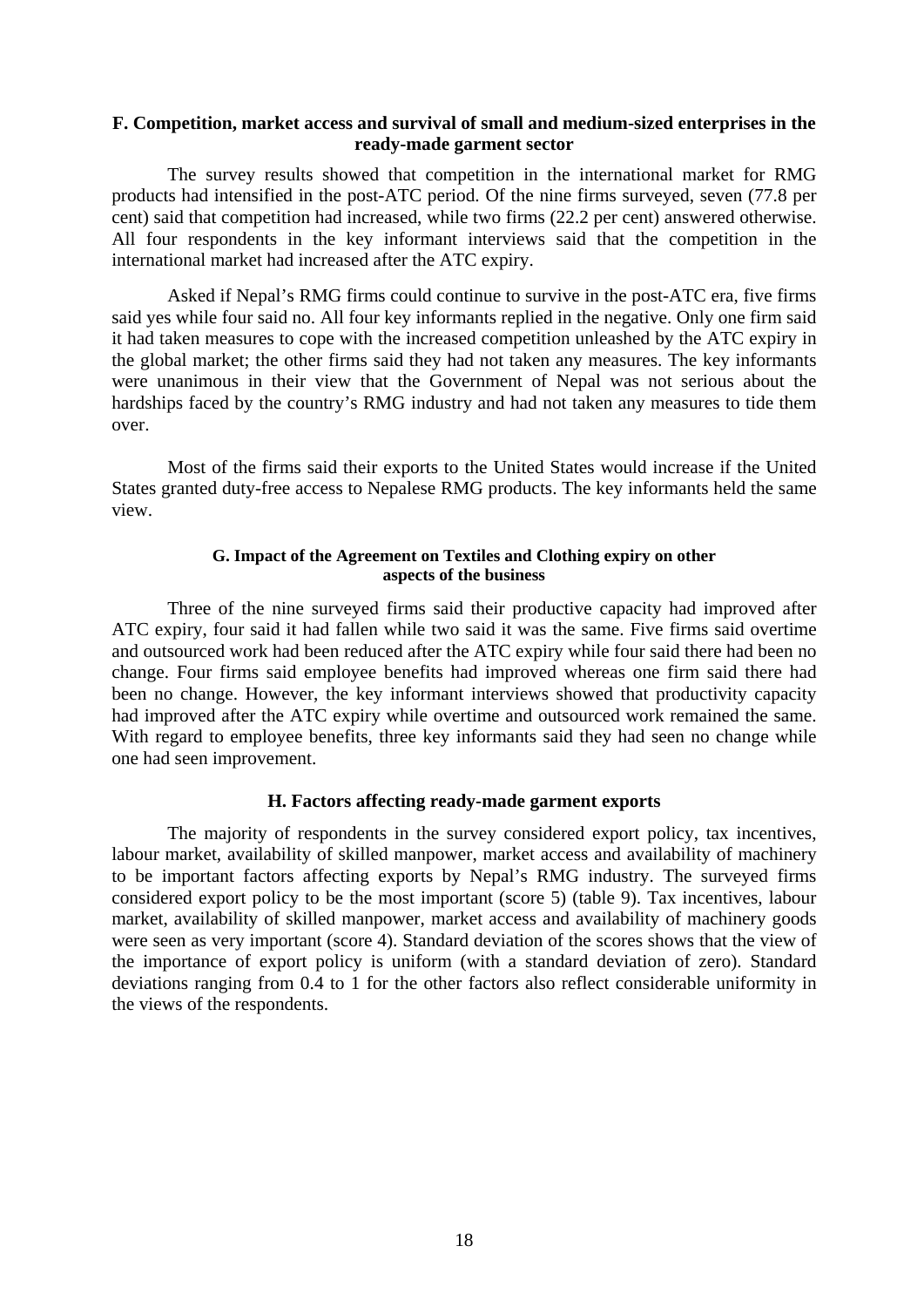| <b>Policies</b>                  | <b>Average score</b> | <b>Standard</b> |
|----------------------------------|----------------------|-----------------|
|                                  | (out of 5)           | deviation       |
| Export policy                    | 5.0                  | 0.0             |
| Availability of skilled manpower | 4.8                  | 0.4             |
| Market access                    | 4.8                  | 0.4             |
| Tax incentives                   | 4.7                  | 1.0             |
| Labour market                    | 4.6                  | 0.8             |
| Availability of machinery goods  | 42                   | 0.6             |

**Table 9. Factors affecting RMG exports (firms)** 

*Source:* Field Survey, 2008.

**Note:** 1= not important, 2 = somewhat important, 3 = important, 4 = very important,  $5 =$  most important.

In the key informant interviews, respondents viewed export policy (score 4.8), labour market (score 4.3), market access (score 4.3) and availability of machinery goods (4.0) as very important while tax incentives (score 3.3) and availability of skilled manpower (3.8) were only considered to be important (table 10). The standard deviation calculation shows uniformity in the answers on the availability of machinery goods and low deviation in the views on the other factors. There is some difference in the results from the firm survey and key informant interview.

At the firm level, the respondents considered export policy to be most important (score 5) but in the key informant interviews it was considered to be very important (score 4.8). Similarly, while for the key informants, skilled manpower and tax incentives were only seen as important, for firms these factors were very important factors affecting exports of RMG products. This suggests a slight difference of opinion between owners of RMG firms and executive members of GAN.

| <b>Policies</b>                  | <b>Average score</b><br>(out of 5) | <b>Standard</b><br>deviation |
|----------------------------------|------------------------------------|------------------------------|
| Export policy                    | 4.8                                | 0.5                          |
| Labour market                    | 4.3                                | 0.5                          |
|                                  |                                    |                              |
| Market access                    | 4.3                                | 0.5                          |
| Availability of machinery goods  | 4.0                                | 0.0                          |
| Availability of skilled manpower | 3.8                                | 0.5                          |
| Tax incentives                   | 3.3                                | 0.5                          |

**Table 10. Factors affecting RMG exports (key informants)** 

*Source:* Field Survey, 2008.

**Note:** 1= not important, 2 = somewhat important, 3 = important, 4 = very important,  $5 = \text{most important}$ .

Asked to identify the three most important factors listed above that should be addressed by the Government in order to enhance Nepal's RMG competitiveness in the global market, six firm-level respondents gave first priority to export policy (table 11), while one respondent gave first priority to availability of skilled manpower and the remainder did not respond. Similarly, under the second priority, four firms cited the labour market, one each identified government export policy, tax incentives and market access, and two did not respond. Likewise, five firms ranked tax incentives as third priority, one each gave third priority to the labour market and market access, and two did not respond. In the case of the key informant interviews, three respondents gave first priority to government export policy and one to the labour market (table 12). Three key informants gave second priority to the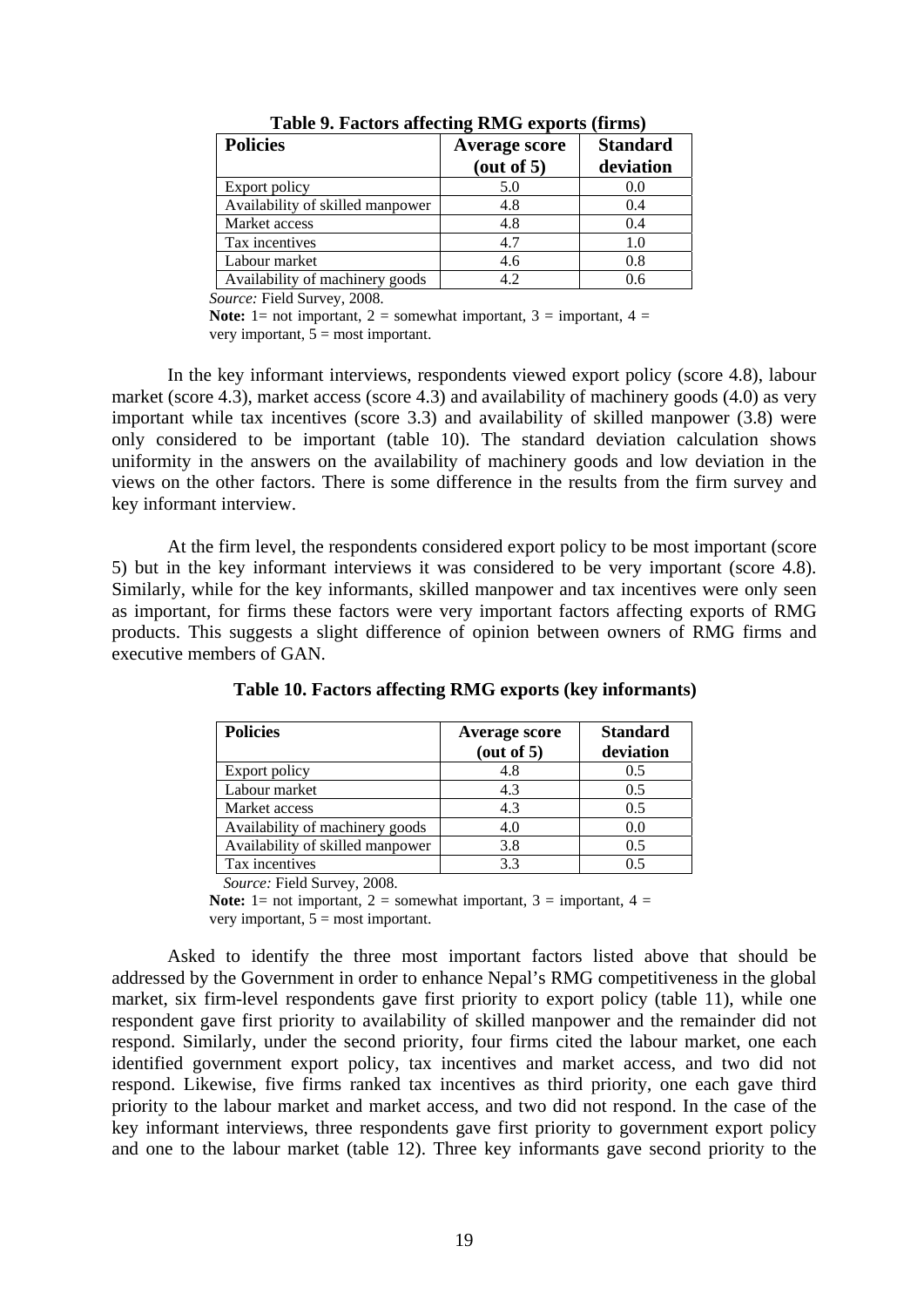<span id="page-23-0"></span>labour market while one cited government export policy; all four gave third priority to tax incentives. The firm-level and key informants' views matched.

**Table 11. Priority over factors to be addressed by government to enhance RMG competitiveness (firms)**

| <b>Policies</b>                  | <b>Importance</b>     |                        |                |
|----------------------------------|-----------------------|------------------------|----------------|
|                                  | <b>First priority</b> | <b>Second priority</b> | Third priority |
| Export policy                    |                       |                        |                |
| Tax incentives                   |                       |                        |                |
| Labour market                    |                       |                        |                |
| Availability of skilled manpower |                       |                        |                |
| Market access                    |                       |                        |                |
| Availability of machinery goods  |                       |                        |                |
| No responses                     |                       |                        |                |

*Source:* Field Survey, 2008*.*

**Table 12. Priority over factors to be addressed by government to enhance RMG competitiveness (key informants)**

| <b>Importance</b>     |                        |                |
|-----------------------|------------------------|----------------|
| <b>First priority</b> | <b>Second priority</b> | Third priority |
|                       |                        |                |
|                       |                        |                |
|                       |                        |                |
|                       |                        |                |
|                       |                        |                |
|                       |                        |                |
|                       |                        |                |

*Source:* Field Survey, 2008*.* 

## **I. Importance of different policies regarding competitiveness**

Entrepreneurs were also asked to rank four policies (trade, competition, tax, and infrastructure and financial sector development) in terms of their importance in enhancing the competitiveness of Nepal's RMG industry. The majority of respondents in the firm-level survey considered trade policies such as tariffs, policies related to import and export of production; and customs procedures as most important (table 13). The average score derived for trade policy is 5. This is followed by tax policy (4.7). Infrastructure and financial sector development received a score of 4.5. Competition policy obtained the lowest score (4). The key informant survey also supported the firm survey results with trade policy receiving the highest score of 4.3, followed by tax policy; and infrastructure and financial sector development (4.2 each) and competition policy (3.7) (table 14).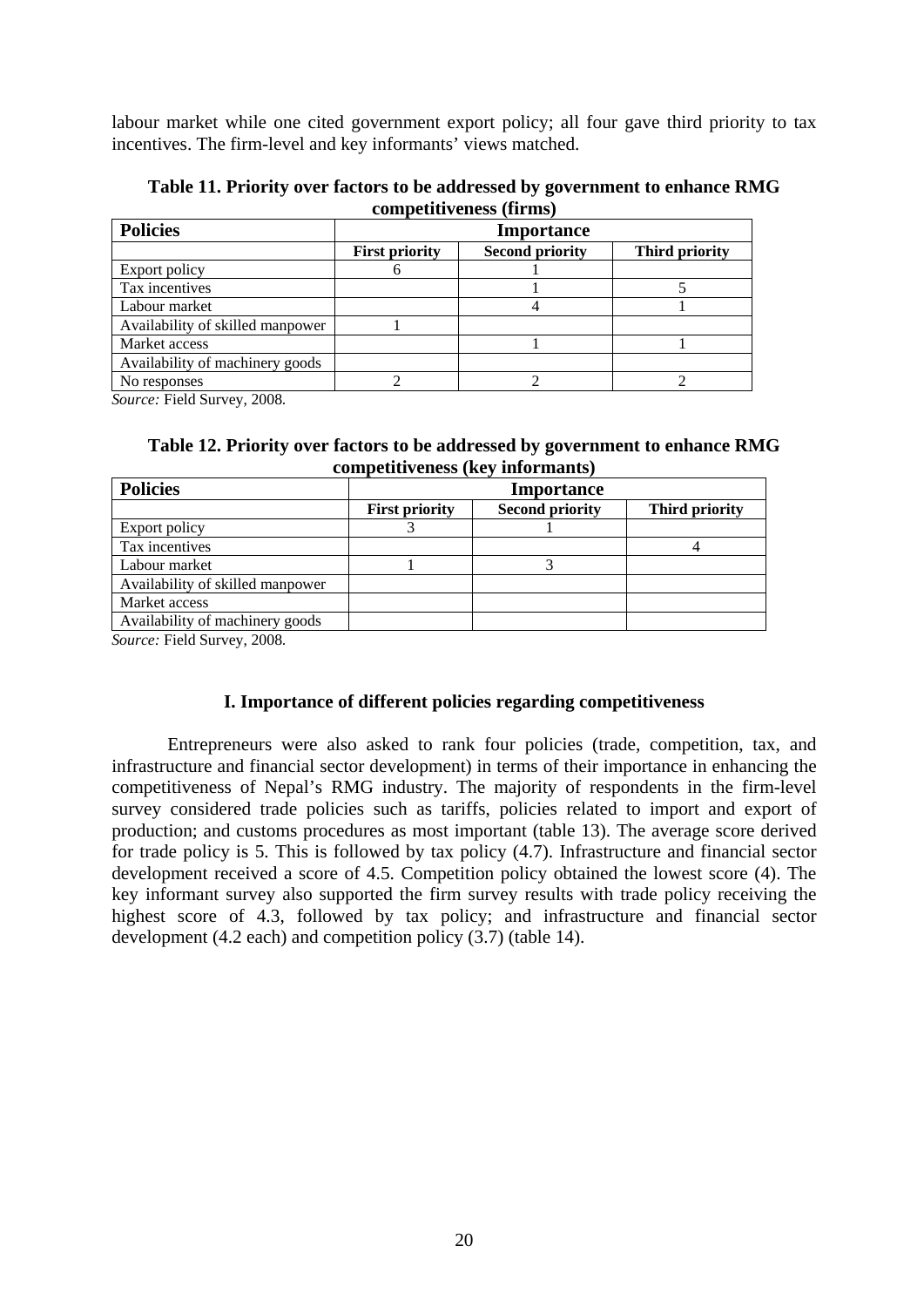<span id="page-24-0"></span>

| Average<br>score (out | <b>Standard</b><br>deviation |
|-----------------------|------------------------------|
| of $5)$               |                              |
| 5.0                   | 0.0                          |
|                       |                              |
| 4.7                   | 0.6                          |
|                       |                              |
|                       |                              |
| 4.5                   | 0.7                          |
|                       |                              |
|                       |                              |
| 4.0                   | 1.0                          |
|                       |                              |
|                       |                              |

**Table 13. Importance of policies regarding competitiveness (for firms)** 

*Source:* Field Survey, 2008.

**Note:** 1= not important, 2 = somewhat important, 3 = important, 4 = very important, 5 = most important.

| <b>Factors</b>                                                                                                                                                               | Average<br>score (out<br>of $5)$ | <b>Standard</b><br>deviation |
|------------------------------------------------------------------------------------------------------------------------------------------------------------------------------|----------------------------------|------------------------------|
| Trade policy (policies related to import and export of<br>production, such as tariffs and customs procedure)                                                                 | 4.3                              | 0.5                          |
| Tax policy (level of the tax burden and tax design of tax<br>policy, including the way it is administered, directly<br>influencing business costs and returns on investment) | 4.2                              | 0.5                          |
| Infrastructure and financial sector development (lack of<br>infrastructure and/or a stable financial sector may impede<br>the realization of investment)                     | 4.2                              | 0.5                          |
| Competition policy (helps to ensure that companies operate<br>in more competitive markets)<br>$\mathbf{r}$ 110<br>$\sim$ $\sim$ $\sim$                                       | 3.7                              | 0.5                          |

**Table 14. Importance of policies regarding competitiveness (for key informants)** 

*Source:* Field Survey, 2008.

**Note:** 1= not important, 2 = somewhat important, 3 = important, 4 = very important, 5 = most important.

## **J. Constraints on ready-made garment export competitiveness**

Asked about the constraints on export competitiveness, there were no responses from the firms. However, in the key informant interviews, the respondents indicated that there were many constraints on competitiveness. The major constraints identified were highly inflexible labour law/policy, unconducive industrial and export policies, severe power cuts and poor infrastructure. They suggested that the labour law needed to be made flexible, giving investors the right to hire and fire depending on demand conditions, and that the industrial and export policies should be made investor friendly. In order to enable Nepal's RMG manufacturers to compete in the international market – where competition has toughened following the ATC expiry and is expected to intensify further – they suggested that the Government provide facilities and incentives to them. They stressed that introducing flexibility into the labour law would go a long way towards enhancing the competitiveness of Nepal's RMG industry.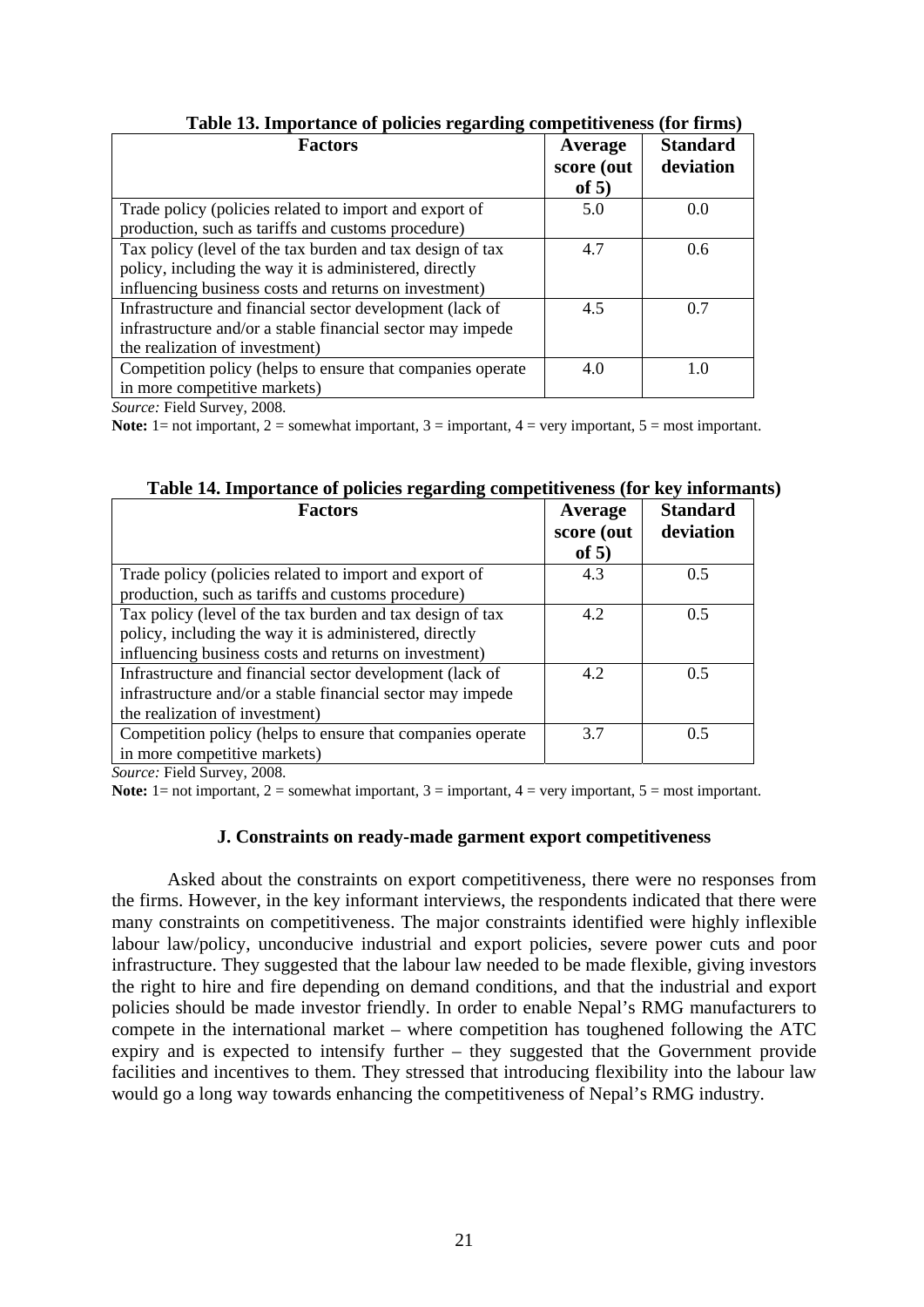### **K. Possibility of Chinese investment in Nepal's ready-made garment sector**

<span id="page-25-0"></span>When asked about the possibility of Chinese investment in the Nepalese RMG sector, three of the four key informants replied that due to differences in culture and language, the possibility of Chinese investment in Nepal was low. In the past there had been a couple of Nepalese RMG firms with Chinese investment, but they pulled out after two to three years. The Chinese are investing in the RMG sector in Cambodia, the Lao People's Democratic Republic and Viet Nam, with which they have cultural and lingual affinities. However, one key informant argued that the rigid labour law and poor infrastructure were major deterrents to Chinese investment in the RMG sector in Nepal.

## **VI. Conclusion**

The fierce competition in the global T&C market after the termination of the ATC has severely affected Nepal's RMG industry, which ranks among the two top merchandise export products of the country.

While Nepal RMG exports started declining after 2001, due to the combined effects of domestic conflict, the adverse international climate following the 9/11 attacks in the United States and the global abolition of T&C quotas covering major RMG products exported by Nepal, the ATC expiry dealt a hard blow to Nepal's RMG industry. RMG export earnings declined by a compound annual rate of 14.2 per cent during 2000-2007 and by 21.2 per cent during 2005-2007. In the United States market, earnings declined by 18.5 per cent and 28.4 per cent in the same periods, respectively. Prior to the expiry of the ATC, during only two years the share of the United States market in the total RMG export value of However, since the expiry of the ATC, it has remained below 80 per cent – reaching a low of 64.5 per cent in 2007. On the other hand, the share of export volume in the United States market declined from 88 per cent in 2001 to 44.5 per cent in 2007. Likewise, the share of RMG exports in Nepal's total merchandise exports fell from 23.2 per cent in 2003 to just 6.7 per cent in 2007.

The RCA analysis has shown that the product lines at the two-digit level (HS 61 and 62) as well as the top 12 exports (for 2006) at the six-digit level have continued to possess a comparative advantage in the post-ATC period in the United States market. However, Nepal's RMG sector as a whole as well as HS 61 and HS 62 are under threat from increased competition in the United States market as indicated by the fall in their RCA indices. The top three product lines – HS 620342, HS 620462 and HS 611020, representing more than 53 per cent of total RMG exports by Nepal – are also in the "threatened" category, as are the tenth and eleventh ranking product lines – HS 621142 and HS 610510. These results indicate that the expiry of the ATC has led to deterioration in Nepal's competitiveness position in the United States market. In contrast, HS 620630, 620452, 620520, 620920, 620292, 620640 and 611120 (ranking fourth to ninth, and twelfth in Nepal's total RMG exports) appear to be competitively positioned even after the ATC expiry.

Likewise, ready-made garments as a whole as well as HS 61 and 62 taken separately have a lower comparative advantage in the post-ATC period compared with 1997-2000. The same holds true for the top product line, HS 620342 as well as for HS 621142 and HS 610510 – all three of which were found to be "threatened" when compared with the 2001-2004 period. However, the other product lines earlier found to be "threatened" (HS 620462 and 611020 – second- and third-ranking in export value) showed a higher comparative advantage in the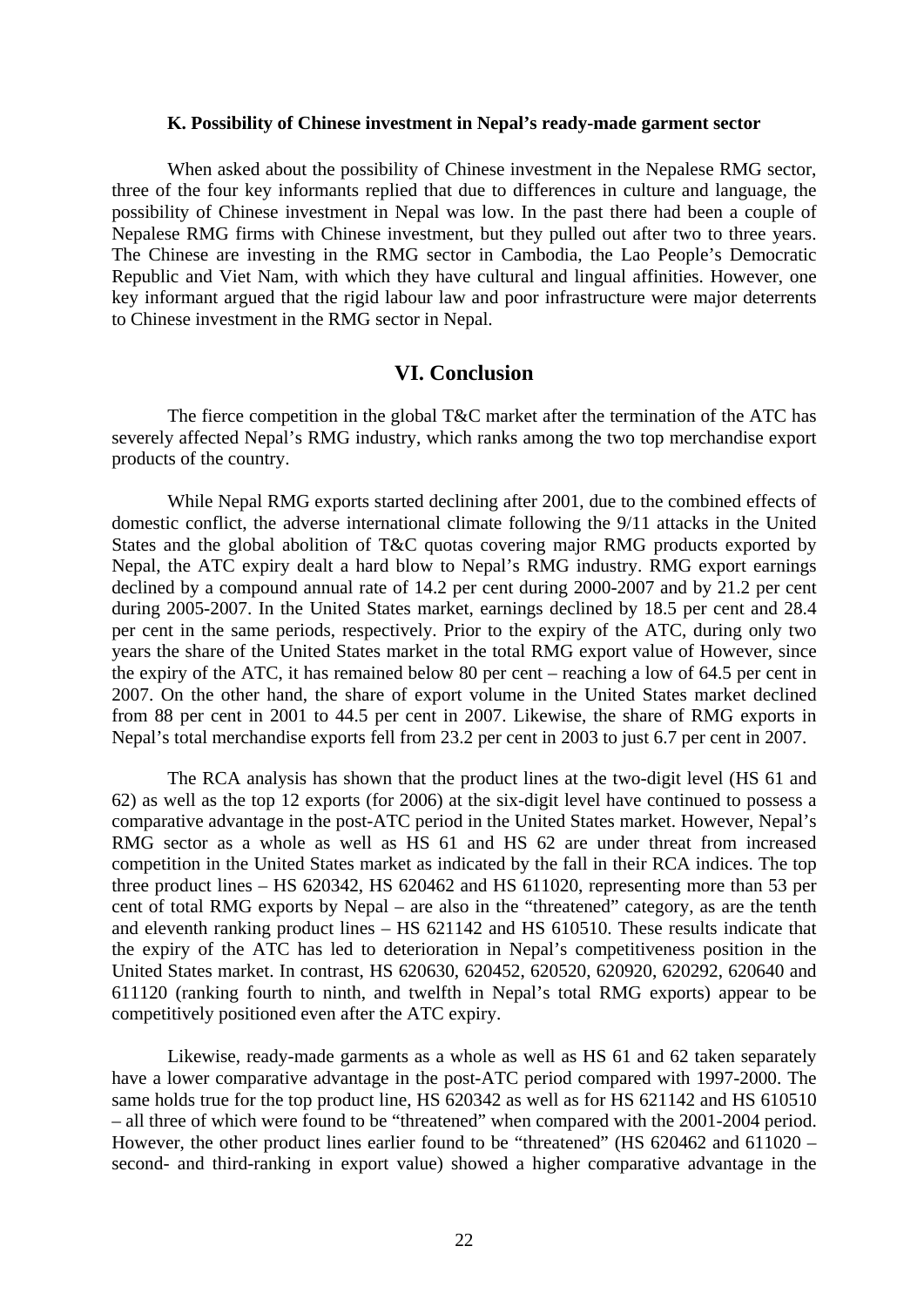post-ATC period compared with 1997-2000. One thing is clear – the competitiveness of the top product line, HS 620342, has declined over the years since the 1997-2000 period, after which the impact of the phase-out of global T&C quotas, coinciding with the intensification of domestic conflict, began to adversely affect the Nepali RMG industry.

The small-scale survey of RMG firms and key informants has shown that the ATC expiry has adversely affected Nepal's RMG sector. The industry is finding it difficult to compete in the United States market. Firms rely completely on imports for raw materials – which are sourced mostly from India, followed by China. This raises costs compared with rival RMG-producing countries. RMG entrepreneurs believe that getting duty-free access to the United States market will increase exports to that country. Export policy, tax incentives, the labour market, availability of skilled manpower, market access and availability of machinery are important factors affecting RMG exports. Export policy, labour market and tax incentives have been identified as the three most important factors (in that order) that the Government must address. Among trade, competition, tax and infrastructure/financial sector development policies, trade policy is considered the most important, followed by tax policy and infrastructure/financial sector development, and competition policy.

The rigid labour law has been identified as the most serious constraint on export competitiveness. Unconducive industrial and export policies, severe power cuts and poor infrastructure are other constraints. The possibility of Chinese investment in Nepal's RMG sector is considered low due to differences in language and culture as well as the rigid labour law and poor infrastructure.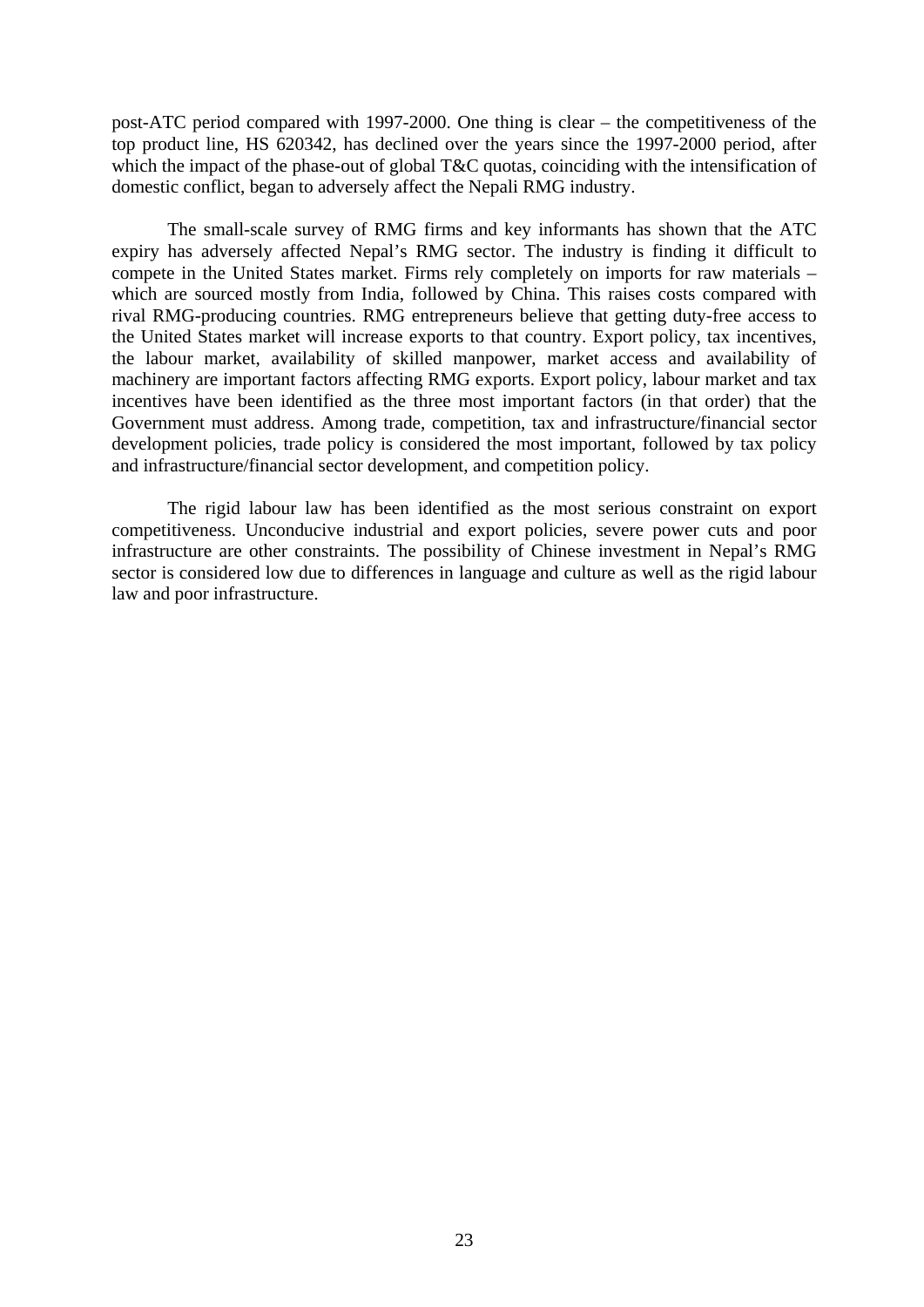# **Annexes**

## **Annex I**

<span id="page-27-0"></span>

| A. List of the surveyed hims |            |                          |             |                 |               |
|------------------------------|------------|--------------------------|-------------|-----------------|---------------|
| Name of owners               | <b>Sex</b> | Name of the              | Location    | <b>Types of</b> | Year of       |
|                              |            | firms/industry           |             | ownership       | establishment |
|                              |            |                          |             |                 | [AD/(BE)]     |
|                              |            |                          |             |                 |               |
| Sanjay Kumar Agrawal         | Male       | Heritage Fashion         | Lalitpur    | Single          | 1999 (2056)   |
|                              |            |                          | Baneshwor,  |                 |               |
| Harash Garg                  | Male       | Rara Apparels Pvt. Ltd.  | Kathmandu   | Partnership     | 2001 (2058)   |
|                              |            |                          | Kapan,      |                 |               |
| Nitika Sethi                 | Female     | NS Exports Pvt. Ltd.     | Kathmandu   | Single          | 2007 (2064)   |
|                              |            | Sherpa Outdoor Sports    | Tangal,     |                 |               |
| Kazi Sherpa                  | Male       | Goods Industry           | Kathmandu   | Partnership     | 1993 (2050)   |
|                              |            |                          | Tahachal,   |                 |               |
| Chhote Lal Rauniyar          | Male       | Adam and Que Boutique    | Kathamndu   | Single          | 1986 (2044)   |
|                              |            | Peace Nepal Fashion      | Kapan,      |                 |               |
| Damar Adhikari               | Male       | <b>Industry Pvt. Ltd</b> | Kathmandu   | Single          | 2007 (2064)   |
|                              |            |                          | Harisiddhi, |                 |               |
| Ashok Man Shakya             | Male       | <b>Star Fashion</b>      | Laliptur    | Partnership     | 1985 (2042)   |
|                              |            |                          | Kapan,      |                 |               |
| Sashindra Bd Shrestha        | Male       | <b>Gaurav Exports</b>    | Kathmandu   | Partnership     | 1999 (2056)   |
|                              |            |                          | <b>New</b>  |                 |               |
|                              |            |                          | Baneshwor,  |                 |               |
| Ashok Kumar Agrawal          | Male       | A. C. Garments           | Kathmandu   | Single          | 1992 (2049)   |

# **A. List of the surveyed firms**

| <b>First name</b>        | <b>Sex</b> | <b>Designation</b>          |
|--------------------------|------------|-----------------------------|
| <b>Prashant Pokharel</b> | Male       | President                   |
| Udaya Raj Pande          | Male       | <b>First Vice-President</b> |
| Kedar Pd. Poudel         | Male       | General Secretary           |
| Sanjaya Kumar Agrawal    | Male       | <b>Executive Member</b>     |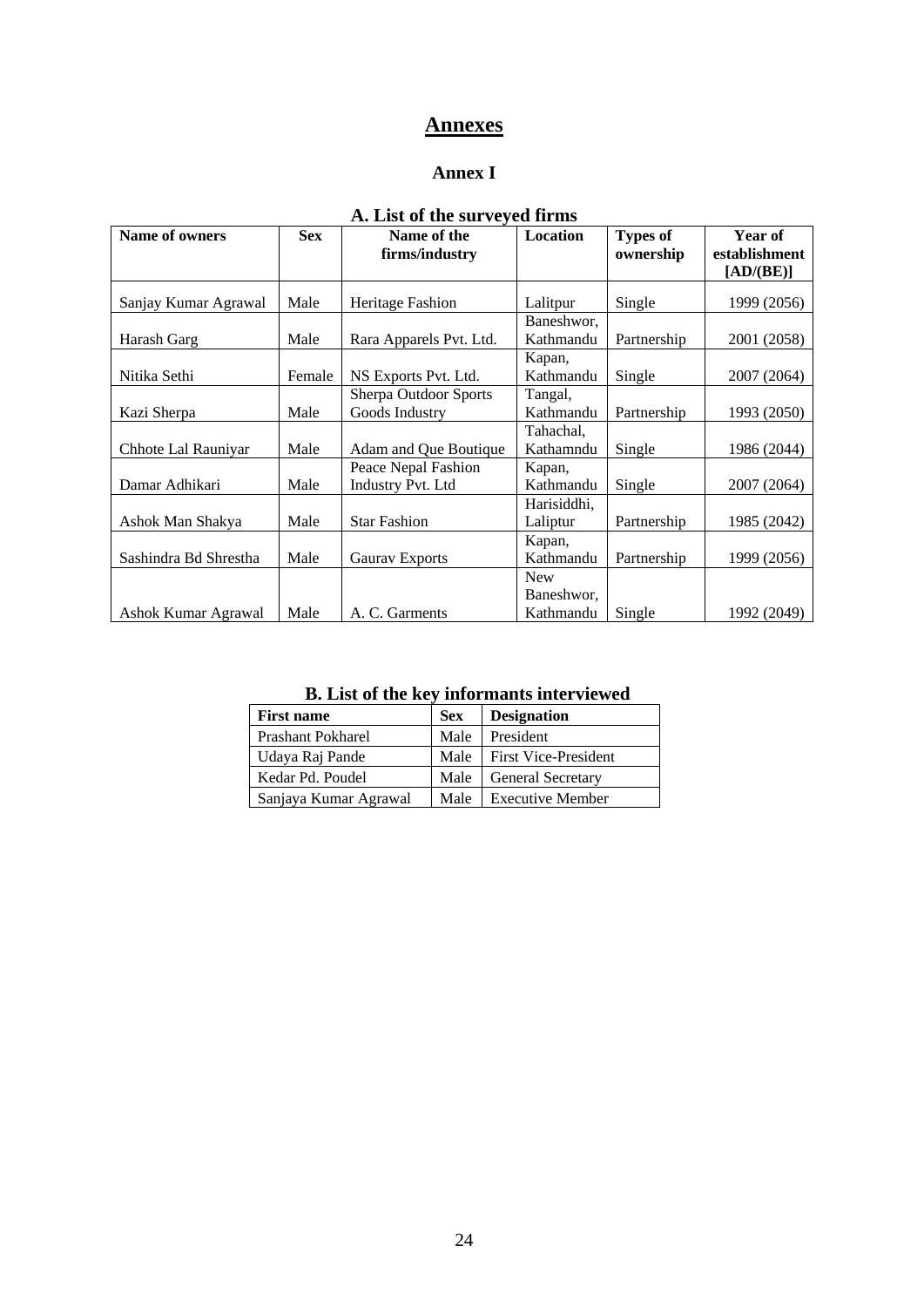## **Annex II**

## **A. Questionnaire for firms**

# **1. Profile of respondents**

- a. Name of the industry/RMG firm:
- b. Address:
- c. Name of owner:
- d. Sex: Male  $\Box$  Female  $\Box$
- e. Types of ownership: (i) Single  $\Box$  (ii) Partnership  $\Box$

# **2. Background of the RMG firm**

a. Year of establishment:

b. What was your initial capital on establishment?

NRs……………..

c. Employment in 2004 (the last year before ATC expiry) and now:

2004 – Male…….. and Female………. Now – Male…….. and Female………. Tailors ……. Floor supervisors ……. Helpers ……. Administrative staff ………

d. What are your top three export markets? What are their shares in your total exports (%)?

| S.N. | <b>Export market</b> | <b>Share in total RMG</b><br>exports of your firm $(\% )$ |
|------|----------------------|-----------------------------------------------------------|
|      |                      |                                                           |
|      |                      |                                                           |
|      |                      |                                                           |

e. Value of exports and capacity utilization in the last five years:

| Year        | <b>Export value</b> | <b>Capacity utilization</b> |
|-------------|---------------------|-----------------------------|
|             |                     | (9/0)                       |
| st          |                     |                             |
| $\sim$ nd   |                     |                             |
| $\gamma$ rd |                     |                             |
| th          |                     |                             |
| 5th         |                     |                             |

f. How is your profitability? Profit  $\Box$  Loss  $\Box$ 

If your firm is earning a profit, what is the rate of profit (%)? ………..

g. Do you use imported materials (inputs) for production? Yes  $\Box$  No  $\Box$ 

h. If yes, from where do you import more than 50 per cent of your (materials) inputs?

- (a) India  $\square$
- (b) China
- (c) Other (specify)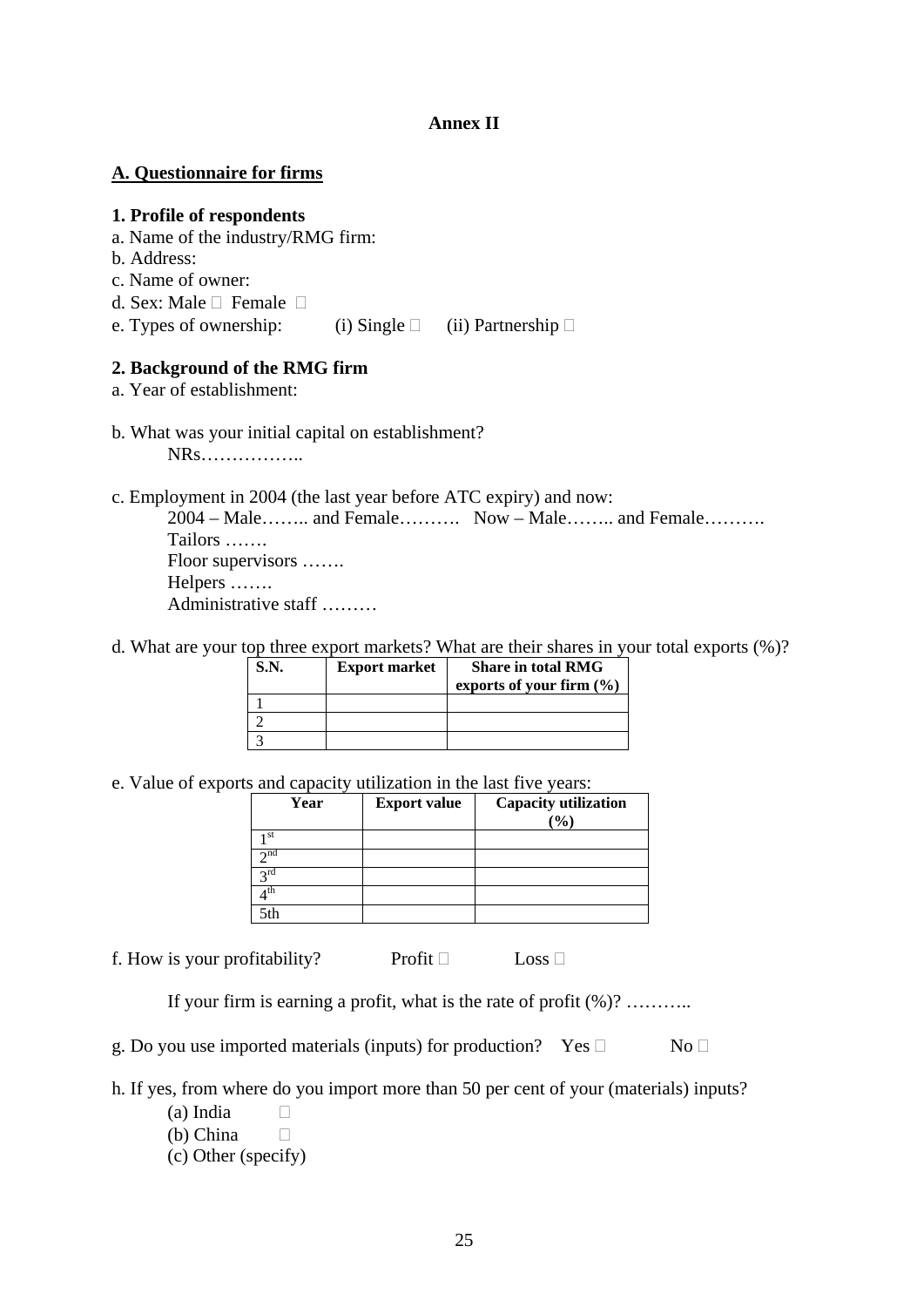i. What are the top three source countries for importing materials (inputs)?

- (a)
- (b)
- (c)

j. If you use imported materials (inputs), what is the main reason for using them?

- (a) Locally non-available  $\square$
- (b) Cost effective
- (c) Other (specify)………………

# **3. Trade environment after expiry of the ATC**

| a. Do you know about the ATC expiry? | Yes $\square$ | No <sub>1</sub> |
|--------------------------------------|---------------|-----------------|
|--------------------------------------|---------------|-----------------|

| b. Do you still export your products? | Yes $\square$ | $\mathrm{No}\ \Box$ |
|---------------------------------------|---------------|---------------------|
|---------------------------------------|---------------|---------------------|

If yes which are your top three markets for exports post-ATC expiry?

1. ……………. 2. ……. …………. 3. . ……………..

Which were your top three export markets before the ATC expiry?

1. …………………. 2. ……. …………. 3. ..……………..

c. Did you buy any new capital assets after the ATC expiry? Yes  $\Box$  No  $\Box$ 

d. Has competition in the international market toughened after the ATC expiry?  $Yes \Box No \Box$ 

e. Impacts of the ATC expiry on other aspects of business

|                        | <b>Better</b> | Worse | <b>Same</b> |
|------------------------|---------------|-------|-------------|
| Productive capacity    |               |       |             |
| Overtime work          |               |       |             |
| <b>Outsourced work</b> |               |       |             |
| Benefits to employees  |               |       |             |

- f. Do you think RMG SMEs in Nepal can survive much longer in the post-ATC period? Yes  $\Box$  No  $\Box$
- g. Have you taken any measures to cope with the competition in the post-ATC period? Yes  $\Box$  No  $\Box$
- h. If yes, what measures have you taken?
	- (a) Upgrading of technology  $\Box$

(b) Others (specify) ……………

## **4. Policy**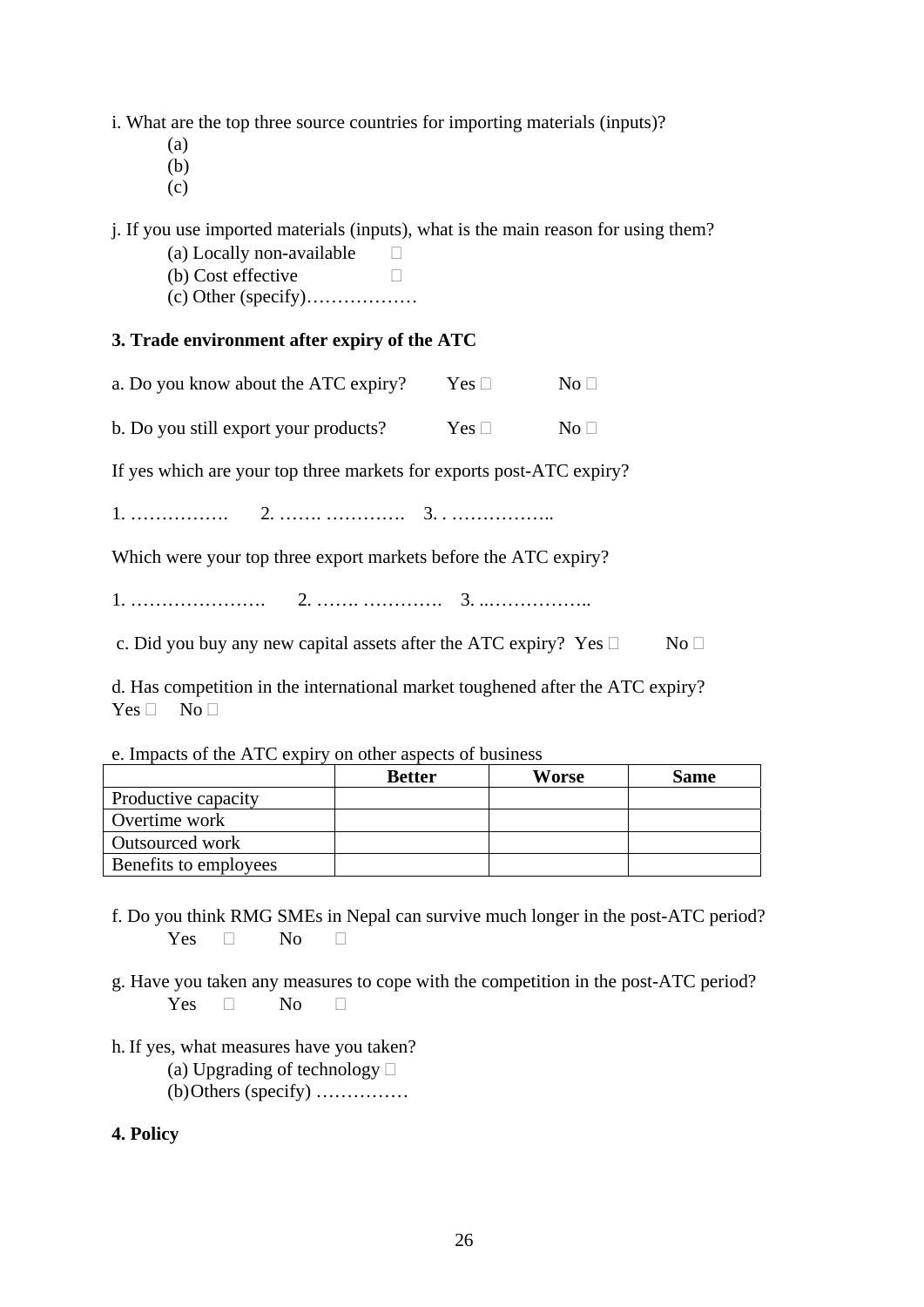a. Please rate the importance you attach to the following, in terms of their effects on RMG exports (1 = not important, 2 = somewhat important, 3 = important, 4 = very important, 5 = most important).

| <b>S. No.</b> | <b>Factors</b>                   | <b>Importance</b> |
|---------------|----------------------------------|-------------------|
|               | Export policy                    | 1 2 3 4 5         |
|               | Tax incentives                   | 1 2 3 4 5         |
|               | Labour market                    | 1 2 3 4 5         |
|               | Availability of skilled manpower | 1 2 3 4 5         |
|               | Market access                    | 1 2 3 4 5         |
|               | Availability of machinery        | 1 2 3 4 5         |

b. Mention the three most important things (from among the above-mentioned factors) that the Government should do to promote competitiveness of RMG in the international market.

i. ………………….. ii……………………… iii…………………….

c. Will getting duty-free access to the United States market increase your exports?  $Yes \Box No \Box$ 

d. Please rate the importance that you attach to the following issues regarding competitiveness  $(1 = not important, 2 = somewhat important, 3 = important, 4 = very important, 5 = most$ important):

| S. No.                      | <b>Factors</b>                                             | <b>Rating</b>       |
|-----------------------------|------------------------------------------------------------|---------------------|
|                             | Trade policy (policies related to import and export of     | $1 \t2 \t3 \t4 \t5$ |
|                             | production, such as tariffs and customs procedures)        |                     |
| $\mathcal{D}_{\mathcal{L}}$ | Competition policy (helps to ensure that companies         | $1 \t2 \t3 \t4 \t5$ |
|                             | operate in more competitive markets)                       |                     |
| 3                           | Tax policy (level of the tax burden and tax design of tax  | $1 \t2 \t3 \t4 \t5$ |
|                             | policy, including the way it is administered, directly     |                     |
|                             | influencing business costs and returns on investment)      |                     |
|                             | Infrastructure and financial sector development (lack of   | $1 \t2 \t3 \t4 \t5$ |
|                             | infrastructure and/or a stable financial sector may impede |                     |
|                             | the realization of investment)                             |                     |

e. Please mention other constraints on Nepalese RMGs' competitiveness in export trade………..

………………………………………………………………………………………………… ….

# **B. Checklist for key informant interviews**

# **1. Profile of respondents**

a. Name of the respondent: b. Sex: Male  $\Box$  Female  $\Box$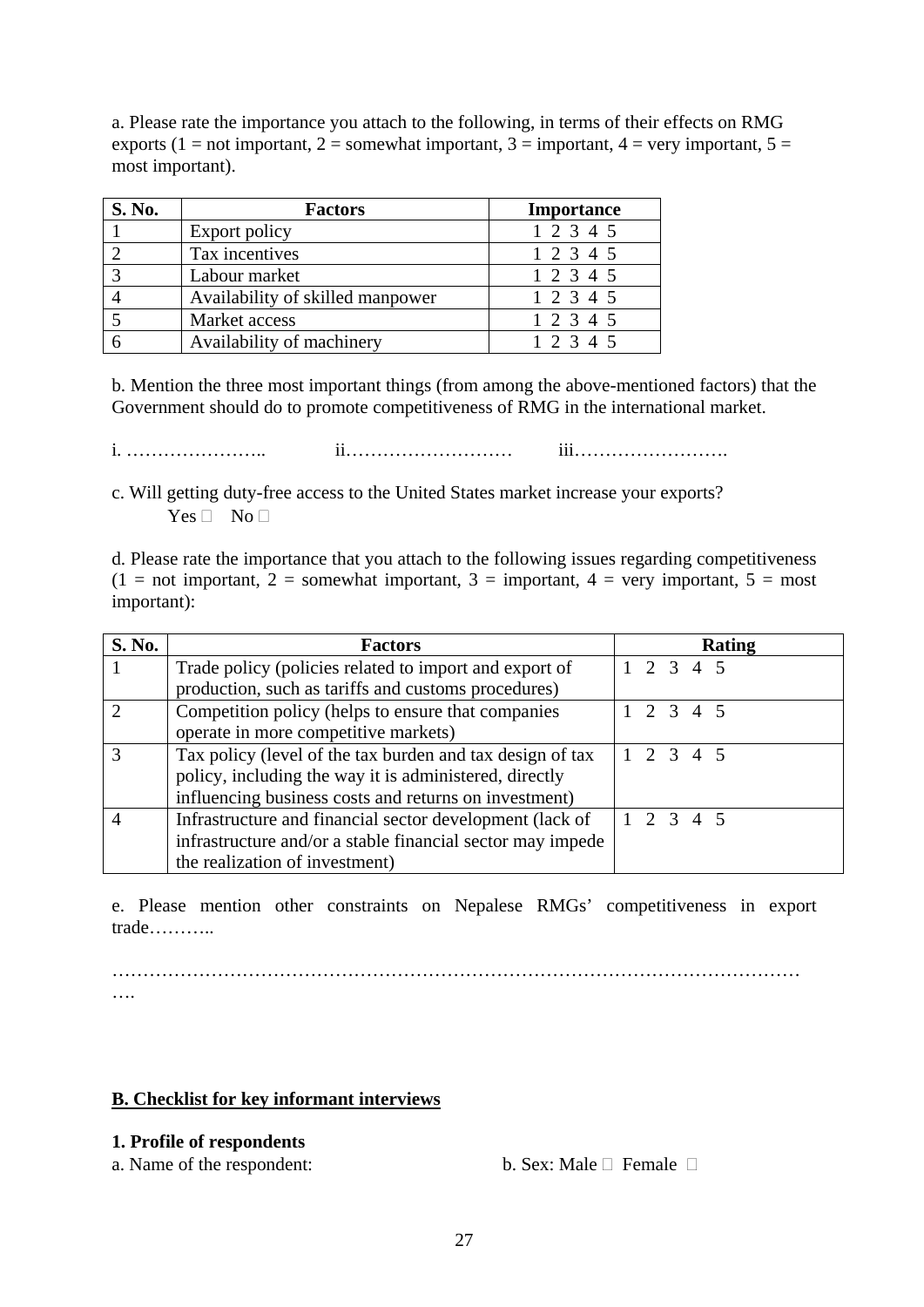c. Address:

## **2. Trade environment after expiry of the ATC**

a. Do you know about the ATC expiry? Yes  $\Box$  No  $\Box$ 

## b. Which are the top three markets for exports before and after the ATC expiry?

| <b>S. No.</b> | <b>Before ATC</b><br>expiry | After ATC<br>expiry | <b>Remarks</b> |  |
|---------------|-----------------------------|---------------------|----------------|--|
|               |                             |                     |                |  |
|               |                             |                     |                |  |
|               |                             |                     |                |  |

c. Has competition in the international market toughened after the ATC expiry?  $Yes \Box No \Box$ 

### d. Impacts of the ATC expiry on other aspects of business

|                       | <b>Better</b> | Worse | <b>Same</b> |
|-----------------------|---------------|-------|-------------|
| Productive capacity   |               |       |             |
| Overtime work         |               |       |             |
| Outsourced work       |               |       |             |
| Benefits to employees |               |       |             |

e. Do you think RMG SMEs in Nepal can survive much longer in the post-ATC period? Yes  $\Box$  No  $\Box$ 

f. Has the Government taken any measures to cope with the competition in the post-ATC period?

Yes  $\Box$  No  $\Box$ 

If yes, what measures has the government taken?

- (a) Customs duty exemption for upgrading of technology
- (b) Tax exemption
- (c) Subsidies
- (d) Others (specify) ……………

## **3. Policy**

a. Please rate the importance that you attach to the following in terms of their effects on RMG exports (1 = not important, 2 = somewhat important, 3 = important, 4 = very important, 5 = most important).

| S. No. | <b>Factors</b>                   | <b>Importance</b> |
|--------|----------------------------------|-------------------|
|        | Government export policy         | 1 2 3 4 5         |
|        | Tax incentives                   | 1 2 3 4 5         |
|        | Labour market                    | 1 2 3 4 5         |
|        | Availability of skilled manpower | 1 2 3 4 5         |
|        | Market access                    | 1 2 3 4 5         |
|        | Availability of machinery        | 12345             |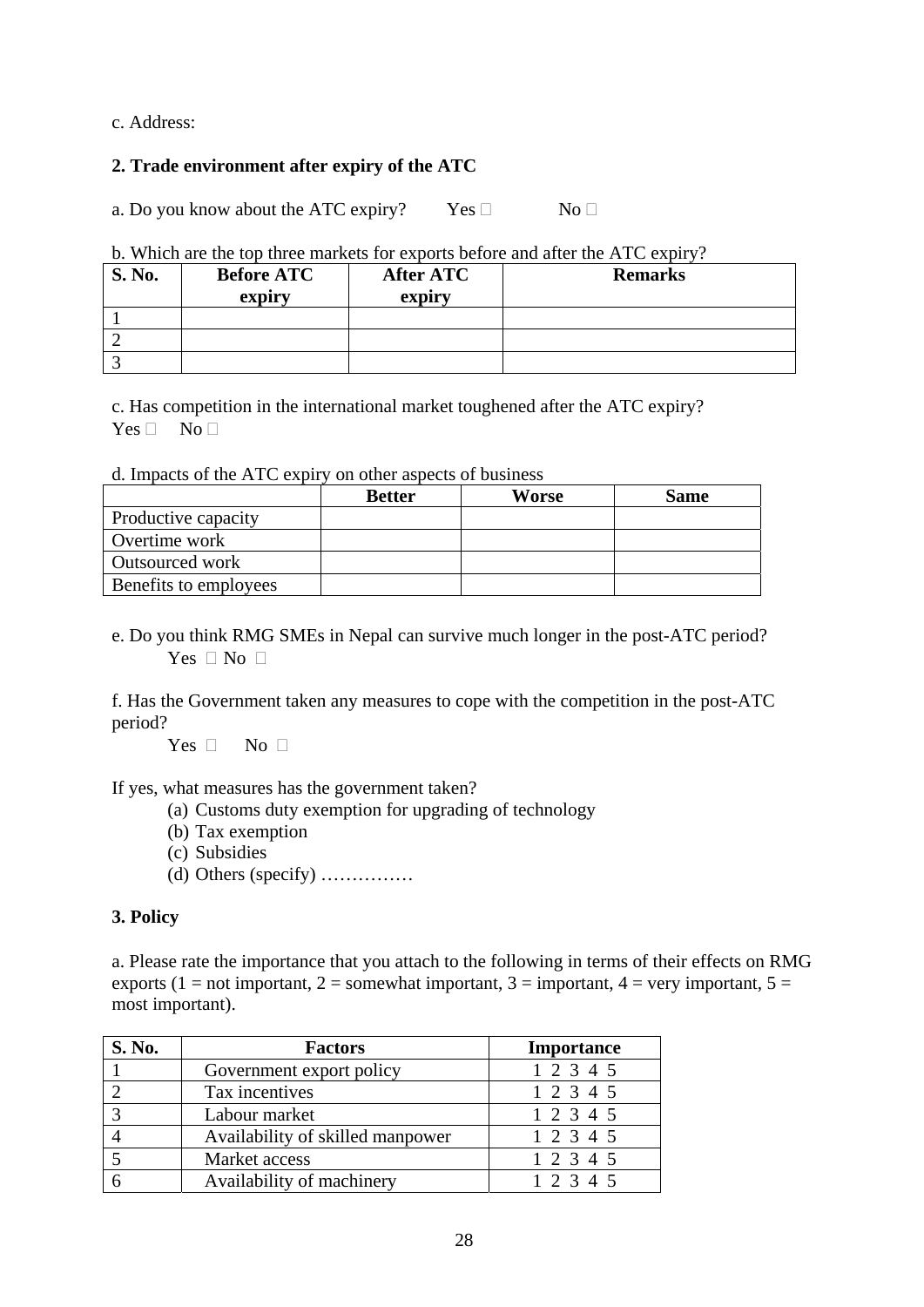<span id="page-32-0"></span>b. Mention the three most important things (from among the above-mentioned factors) that the Government should do to promote competitiveness of RMG in the international market.

i. ………………….. ii……………………… iii…………………….

c. Will getting duty-free access to the United States market increase RMG exports? Yes  $\Box$  No  $\Box$ 

d. Please rate the importance you attach to the following issues regarding competitiveness (1 = not important, 2 = somewhat important, 3 = important, 4 = very important, 5 = most important).

| S. No.                      | <b>Factors</b>                                             | <b>Rating</b>       |
|-----------------------------|------------------------------------------------------------|---------------------|
|                             | Trade policy (policies related to import and export of     | $1 \t2 \t3 \t4 \t5$ |
|                             | production, such as tariffs and customs procedures)        |                     |
| $\mathcal{D}_{\mathcal{L}}$ | Competition policy (helps to ensure that companies         | $1 \t2 \t3 \t4 \t5$ |
|                             | operate in more competitive markets)                       |                     |
| 3                           | Tax policy (level of the tax burden and tax design of tax  | $1\ 2\ 3\ 4\ 5$     |
|                             | policy, including the way it is administered, directly     |                     |
|                             | influencing business costs and returns on investment)      |                     |
|                             | Infrastructure and financial sector development (lack of   | $1\ 2\ 3\ 4\ 5$     |
|                             | infrastructure and/or a stable financial sector may impede |                     |
|                             | the realization of investment)                             |                     |

e. Please mention other constraints on Nepalese RMGs' competitiveness in export trade………..

………………………………………………………………………………………………… ….

f. Is there any possibility of Chinese investment in the Nepalese RMG sector? Yes  $\Box$  No  $\Box$ 

g. What are the barriers, if any, to Chinese investment?

# **References**

ActionAid and SAWTEE, 2007. *Impact of Textiles and Clothing Quota Phase-Out on Nepal.*  ActionAid Nepal and South Asia Watch on Trade, Economics and Environment, Kathmandu.